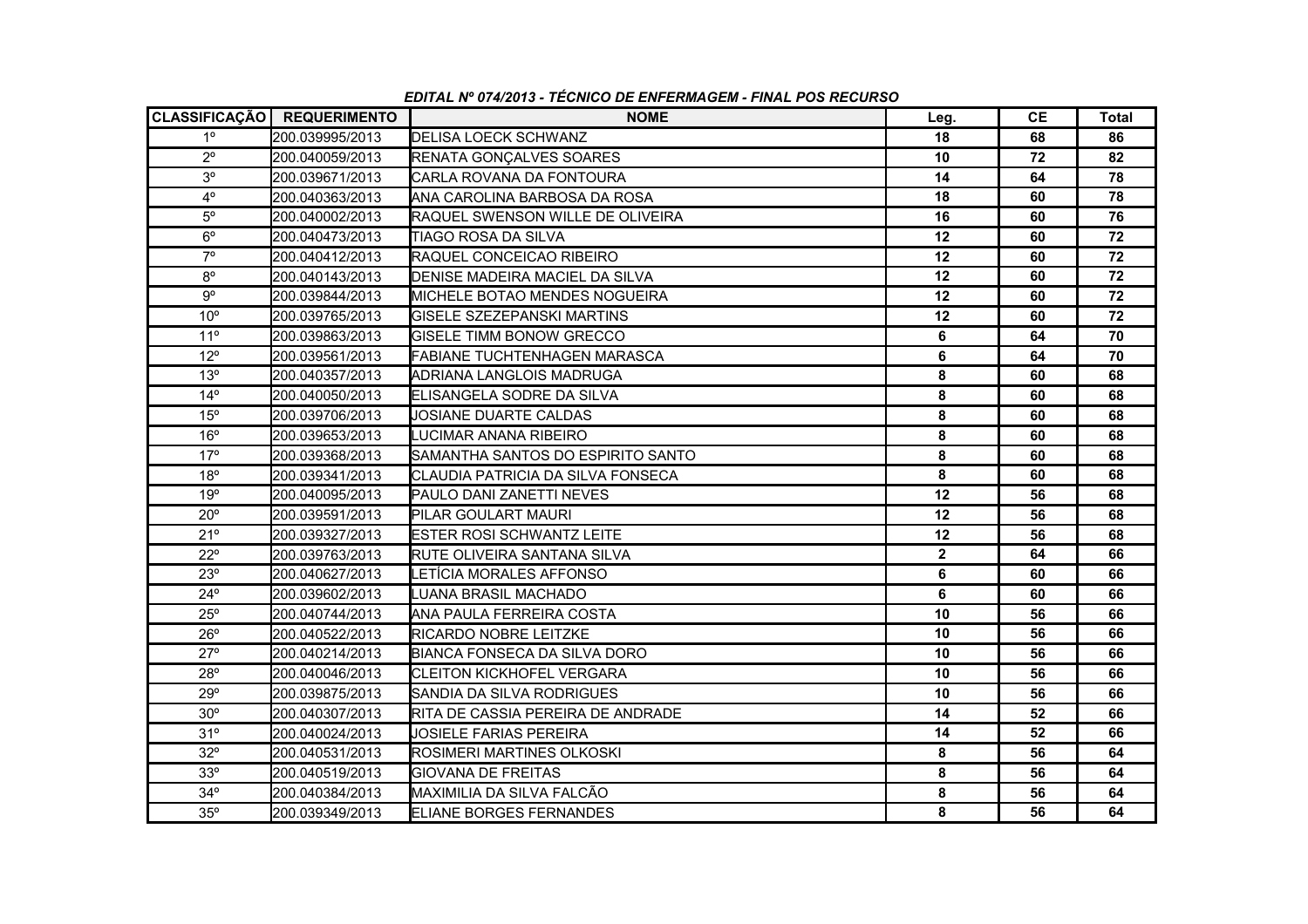| 36°          | 200.039768/2013 | <b>FLAVIA AGUILAR PEREIRA</b>        | $12 \,$     | 52 | 64 |
|--------------|-----------------|--------------------------------------|-------------|----|----|
| $37^\circ$   | 200.039751/2013 | <b>CENI RODRIGUES BORGES</b>         | 12          | 52 | 64 |
| 38°          | 200.039650/2013 | SANDRA CARDOSO DE CARDOSO            | 12          | 52 | 64 |
| 39°          | 200.039395/2013 | LUCIANA GARCIA DE SOUZA              | 12          | 52 | 64 |
| $40^{\circ}$ | 200.040124/2013 | <b>GISELE DE SOUZA NUNES</b>         | 16          | 48 | 64 |
| 41°          | 200.040669/2013 | PRISCILA CONCEIÇÃO                   | $\mathbf 2$ | 60 | 62 |
| $42^{\circ}$ | 200.040553/2013 | FRANCINE NETTO GARIBALDI             | 6           | 56 | 62 |
| 43°          | 200.040537/2013 | JESSICA CLAVIJO DA SILVA             | 6           | 56 | 62 |
| $44^{\circ}$ | 200.040160/2013 | ROSANGELA MARIA DA SILVA BARBOSA     | 6           | 56 | 62 |
| 45°          | 200.040690/2013 | MARIA CRISTINA DA SILVA TEIXEIRA     | 10          | 52 | 62 |
| 46°          | 200.040632/2013 | ANA LÚCIA DE ALMEIDA                 | 10          | 52 | 62 |
| $47^\circ$   | 200.040074/2013 | PABLO ALESSANDRO GULARTE DE CAMPOS   | 10          | 52 | 62 |
| 48°          | 200.039354/2013 | KATIA DE QUADROS BOHNS               | 10          | 52 | 62 |
| 49°          | 200.039930/2013 | <b>CINTIA MACHADO BORGES</b>         | 14          | 48 | 62 |
| $50^\circ$   | 200.040658/2013 | SILVIA SANTANA SOLONET GOIA          | 8           | 52 | 60 |
| 51°          | 200.040611/2013 | MARIA INES DA CRUZ ANGRIZANO         | 8           | 52 | 60 |
| $52^{\circ}$ | 200.040047/2013 | ADRIANA MADRUGA MATIAS               | 8           | 52 | 60 |
| 53°          | 200.039850/2013 | JOANA LACI CARDOSO SOARES            | 8           | 52 | 60 |
| $54^{\circ}$ | 200.039645/2013 | CARINA AVENDANO CHAVES               | 8           | 52 | 60 |
| $55^{\circ}$ | 200.039457/2013 | GABRIELA FARIA SANTANNA DIAS         | 8           | 52 | 60 |
| 56°          | 200.040056/2013 | LUCIANA MEDINA CARDOSO               | 16          | 44 | 60 |
| $57^\circ$   | 200.040702/2013 | PAULA CORREA SOARES                  | 6           | 52 | 58 |
| 58°          | 200.040244/2013 | ROSANE PEREIRA LEAL                  | 6           | 52 | 58 |
| 59°          | 200.040135/2013 | MAURA GEOVANA FARIAS SOARES          | 6           | 52 | 58 |
| $60^\circ$   | 200.039555/2013 | LUCIANA DE ASSIS TAVARES             | 6           | 52 | 58 |
| 61°          | 200.039339/2013 | SILVIA PATRICIA CARDOSO MACHADO      | 6           | 52 | 58 |
| $62^\circ$   | 200.040681/2013 | ELISANE GONÇALVES PASSOS             | 10          | 48 | 58 |
| 63°          | 200.040543/2013 | <b>EMELI RODRIGUES DOS SANTOS</b>    | 10          | 48 | 58 |
| $64^{\circ}$ | 200.040453/2013 | <b>VIVIANE LEMOS LEDERHOS</b>        | 10          | 48 | 58 |
| 65°          | 200.040241/2013 | <b>MARIA LUCIA PEREIRA DAS NEVES</b> | 10          | 48 | 58 |
| $66^{\circ}$ | 200.039979/2013 | ANGELITA VASCONCELOS GONÇALVES       | 10          | 48 | 58 |
| $67^\circ$   | 200.039621/2013 | JANAINA MACEDO NEITZKE               | 10          | 48 | 58 |
| 68°          | 200.039543/2013 | FERNANDA VASCONCELOS DA ROSA         | 10          | 48 | 58 |
| 69°          | 200.039490/2013 | RITA DE CASSIA RODRIGUES FERREIRA    | 10          | 48 | 58 |
| $70^{\circ}$ | 200.040003/2013 | <b>GIANE LEITZKE PINTO</b>           | 14          | 44 | 58 |
| 71°          | 200.039599/2013 | PAULO RUDI PEREIRA DE OLIVEIRA       | 14          | 44 | 58 |
| $72^{\circ}$ | 200.040590/2013 | CARLA DENISE TIMM DA FONSECA         | 4           | 52 | 56 |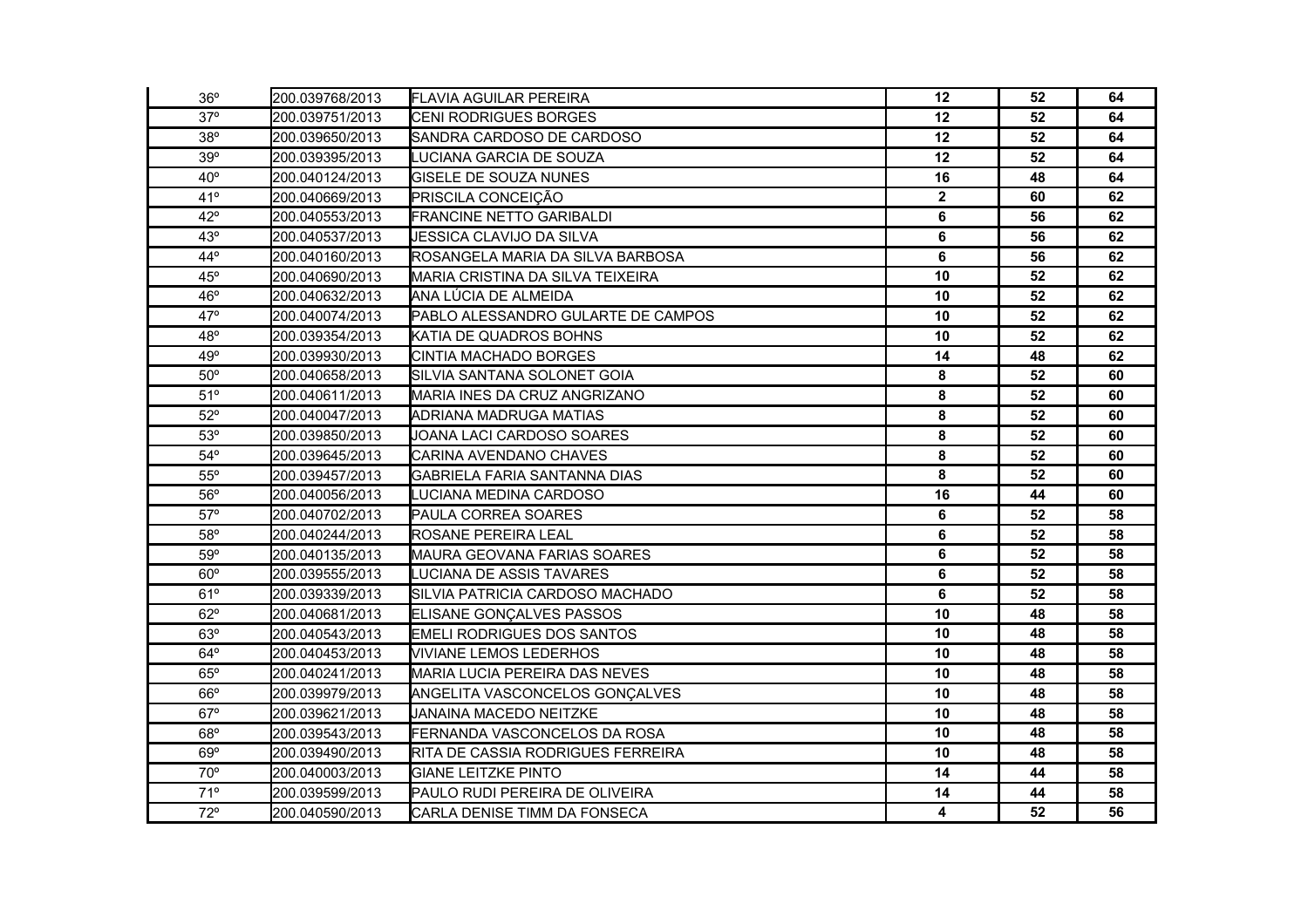| $73^\circ$   | 200.040444/2013 | ALVARO ZANETTI CARDOSO            | 4           | 52 | 56 |
|--------------|-----------------|-----------------------------------|-------------|----|----|
| $74^{\circ}$ | 200.040286/2013 | ANGELITA AVILA DA SILVA           | 4           | 52 | 56 |
| 75°          | 200.040399/2013 | SANDRO RODRIGUEZ TISSOT           | 8           | 48 | 56 |
| 76°          | 200.040383/2013 | CINTIA DOS SANTOS DUARTE          | 8           | 48 | 56 |
| $77^{\circ}$ | 200.040348/2013 | PRISCILA COLLARES TEIXEIRA        | 8           | 48 | 56 |
| 78°          | 200.040273/2013 | DANIELA FERSULA DOS SANTOS        | 8           | 48 | 56 |
| 79°          | 200.040264/2013 | MARIA IZABEL FONSECA DA SILVA     | 8           | 48 | 56 |
| $80^\circ$   | 200.040237/2013 | <b>FABIANE FONSECA DE FREITAS</b> | 8           | 48 | 56 |
| 81°          | 200.039970/2013 | EDINA DE PAULA DOS SANTOS         | 8           | 48 | 56 |
| $82^\circ$   | 200.039961/2013 | <b>ROSE MARI AMORIM SOARES</b>    | 8           | 48 | 56 |
| 83°          | 200.039759/2013 | SANDRA DEA SILVA MARTINS          | 8           | 48 | 56 |
| $84^{\circ}$ | 200.039496/2013 | KARINE DILLMANN DE FREITAS        | 8           | 48 | 56 |
| 85°          | 200.039660/2013 | JULIO CESAR DUARTE VASCONCELOS    | 12          | 44 | 56 |
| 86°          | 200.039546/2013 | HELENA CRISTINA ROSA AMARO        | $\mathbf 2$ | 52 | 54 |
| 87°          | 200.040648/2013 | ANA PAULA MACHADO CARVALHO        | 6           | 48 | 54 |
| 88°          | 200.040509/2013 | <b>ISTER OLIVEIRA LAZOWNIK</b>    | 6           | 48 | 54 |
| 89°          | 200.039794/2013 | MARIA DO CARMO DE FREITAS TAVARES | 6           | 48 | 54 |
| $90^\circ$   | 200.039343/2013 | <b>CRISLAINE MARQUES PINTO</b>    | 5           | 48 | 54 |
| 91°          | 200.040719/2013 | <b>DIRCELEI DA SILVA HESSEL</b>   | 10          | 44 | 54 |
| $92^\circ$   | 200.040487/2013 | <b>GRACIELA BISPO CAVALHEIRO</b>  | 10          | 44 | 54 |
| 93°          | 200.040480/2013 | ADRIANA RICARDO ASTRADA           | 10          | 44 | 54 |
| $94^{\circ}$ | 200.039998/2013 | ROSELI SILVEIRA BORGES            | 10          | 44 | 54 |
| 95°          | 200.039888/2013 | KELIA DA SILVA CARVALHO RANGEL    | 10          | 44 | 54 |
| 96°          | 200.039789/2013 | FERNANDA SOUZA RIBEIRO            | 10          | 44 | 54 |
| $97^\circ$   | 200.039750/2013 | LUCIANO FRANCISCO GARCIA SCHILLER | 10          | 44 | 54 |
| 98°          | 200.039696/2013 | ANGELO ROBERTO BELMUDES VELEDA    | 10          | 44 | 54 |
| 99°          | 200.040443/2013 | MARIA ISABEL TEIXEIRA BORGES      | 4           | 48 | 52 |
| $100^\circ$  | 200.040326/2013 | ALDA GENECI SILVEIRA DIAS         | 4           | 48 | 52 |
| 101°         | 200.040233/2013 | ANA CARINA MEDEIROS NUNES         | 4           | 48 | 52 |
| 102°         | 200.040100/2013 | ELISANGELA CARVALHO DA SILVA      | 4           | 48 | 52 |
| 103°         | 200.039372/2013 | SIMONE MELLO MONTEIRO             | 4           | 48 | 52 |
| $104^\circ$  | 200.040651/2013 | LETICIA LACERDA GONÇALVES         | 8           | 44 | 52 |
| 105°         | 200.040475/2013 | MARIA GUACIRA CORREA DA CRUZ      | 8           | 44 | 52 |
| 106°         | 200.040079/2013 | SIMONE ARMENDARIS DE MIRANDA      | 8           | 44 | 52 |
| 107°         | 200.040060/2013 | ROZILEIA ARAUJO DE SOUSA BILHALVA | 8           | 44 | 52 |
| 108°         | 200.039885/2013 | <b>VINICIUS CENTENO</b>           | 8           | 44 | 52 |
| 109°         | 200.039819/2013 | <b>MARCIA COSTA AMARAL</b>        | 8           | 44 | 52 |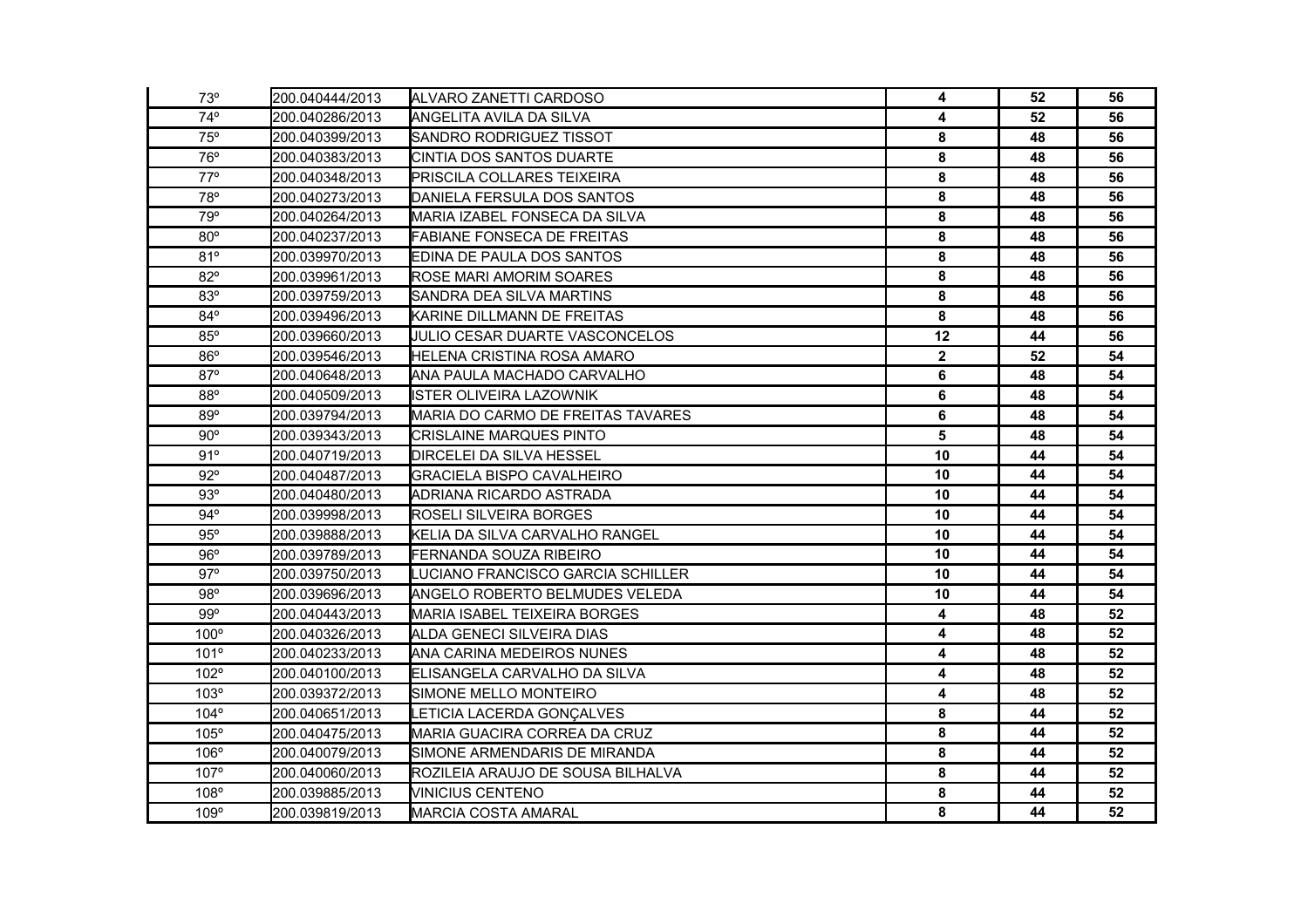| 110°        | 200.039669/2013 | PATRICIA DA SILVA LOPES                   | 8              | 44 | 52 |
|-------------|-----------------|-------------------------------------------|----------------|----|----|
| 111°        | 200.039545/2013 | ISAMIRA DAS NEVES HISSE                   | 8              | 44 | 52 |
| 112°        | 200.039541/2013 | CRISTINA COELHO BATISTA                   | 8              | 44 | 52 |
| 113°        | 200.039440/2013 | VALERIA DUARTE                            | 8              | 44 | 52 |
| 114°        | 200.040134/2013 | ADRIANA ROCHA DOS SANTOS                  | 12             | 40 | 52 |
| 115°        | 200.040542/2013 | LOURDES EDUARDA GLÓRIA RIOS               | $\mathbf{2}$   | 48 | 50 |
| 116°        | 200.040271/2013 | ITAINA ELISIANE TEIXEIRA PIRES BATICKOSKI | $\overline{2}$ | 48 | 50 |
| 117°        | 200.040253/2013 | IMARIA ALICE HERRMANN GULARTE             | $\overline{2}$ | 48 | 50 |
| 118°        | 200.040021/2013 | LUCILAINE GASPAR LOPES                    | $\mathbf{2}$   | 48 | 50 |
| 119°        | 200.040603/2013 | ROSE MERY FERREIRA LEITE                  | 6              | 44 | 50 |
| $120^\circ$ | 200.040155/2013 | DAIANE FERREIRA DE PAULA                  | 6              | 44 | 50 |
| 121°        | 200.040131/2013 | DÉBORA PETERS PEREIRA                     | 6              | 44 | 50 |
| $122^\circ$ | 200.039374/2013 | ELISANGELA SANTOS GONÇALVES               | 6              | 44 | 50 |
| 123°        | 200.040417/2013 | ISILVIA FAGUNDES FERREIRA                 | 10             | 40 | 50 |
| $124^\circ$ | 200.040381/2013 | JULIANE DA SILVA RODRIGUES                | 10             | 40 | 50 |
| $125^\circ$ | 200.040343/2013 | VINICEOS DA CRUZ BRANDÃO                  | 10             | 40 | 50 |
| $126^\circ$ | 200.040252/2013 | PAULA REGINA NOGUEIRA PORTO               | 10             | 40 | 50 |
| $127^\circ$ | 200.040075/2013 | ITATIANE SCHMID BICCA                     | 10             | 40 | 50 |
| $128^\circ$ | 200.040043/2013 | NELY IEDA BIERHALS                        | 10             | 40 | 50 |
| 129°        | 200.039960/2013 | ADRIANA DIAS BARRETO                      | 10             | 40 | 50 |
| $130^\circ$ | 200.039916/2013 | <b>MARLETE PORCIUNCULA LIMA</b>           | 10             | 40 | 50 |
| $131^\circ$ | 200.039773/2013 | IJULIANA COIMBRA DA SILVA                 | 10             | 40 | 50 |
| 132°        | 200.039357/2013 | MARIA EUNICE DUARTE MADRUGA               | 10             | 40 | 50 |
| $133^\circ$ | 200.040257/2013 | OIRACI CRUZ DA SILVA FLORES               | 14             | 36 | 50 |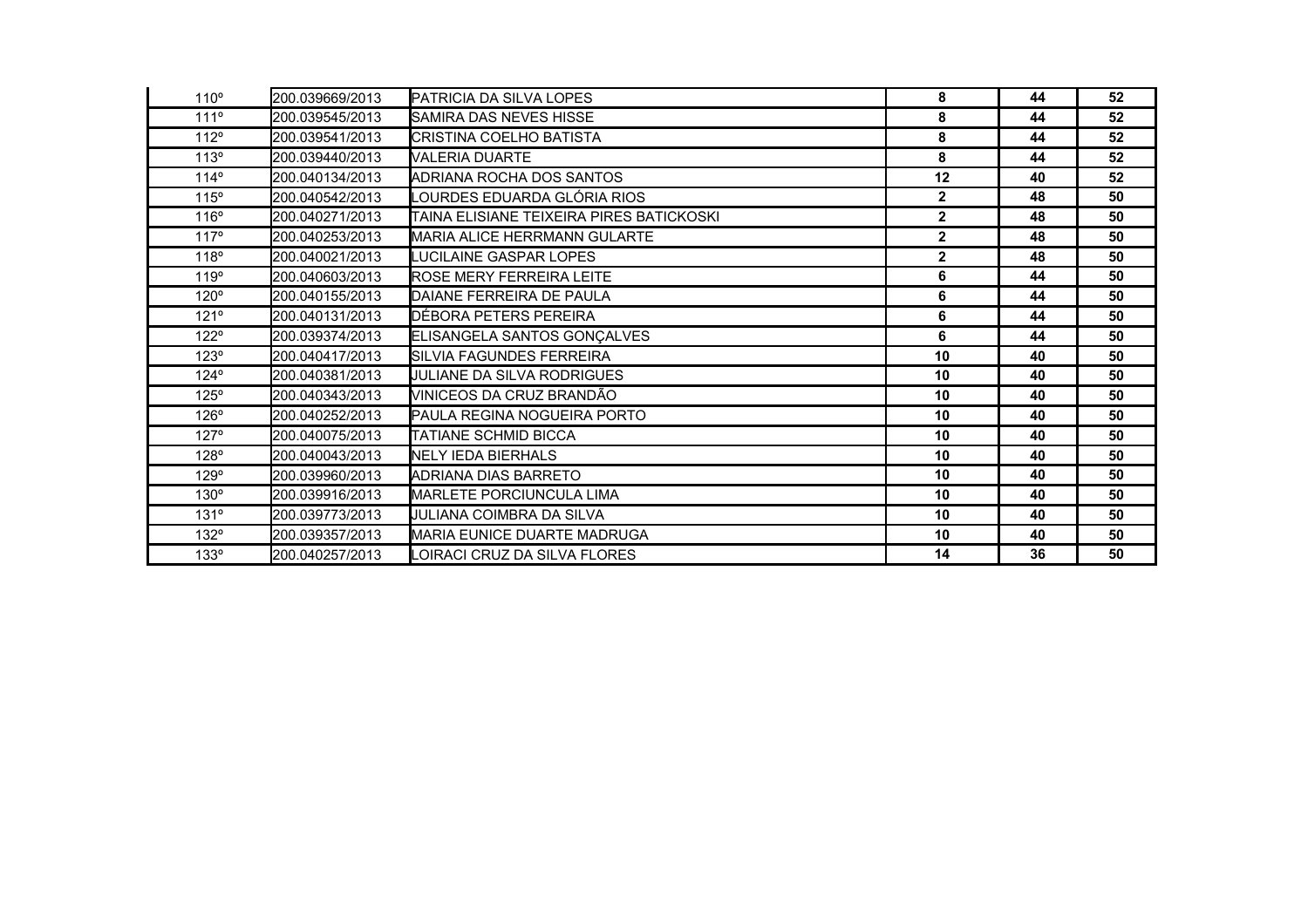| <b>CLASSIFICAÇÃO</b> | <b>REQUERIMENTO</b> | <b>NOME</b>                              | Leg          | <b>CE</b> | Total |
|----------------------|---------------------|------------------------------------------|--------------|-----------|-------|
| 10                   | 200.040363/2013     | IANA CAROLINA BARBOSA DA ROSA            | 18           | 60        | 78    |
| $2^{\circ}$          | 200.040050/2013     | <b>I</b> ELISANGELA SODRE DA SILVA       | 8            | 60        | 68    |
| $3^{\circ}$          | 200.039368/2013     | SAMANTHA SANTOS DO ESPIRITO SANTO        | 8            | 60        | 68    |
| $4^{\circ}$          | 200.039327/2013     | <b>ESTER ROSI SCHWANTZ LEITE</b>         | $12 \,$      | 56        | 68    |
| $5^\circ$            | 200.040024/2013     | <b>JOSIELE FARIAS PEREIRA</b>            | 14           | 52        | 66    |
| $6^{\circ}$          | 200.040244/2013     | <b>IROSANE PEREIRA LEAL</b>              | 6            | 52        | 58    |
| 70                   | 200.039490/2013     | <b>RITA DE CASSIA RODRIGUES FERREIRA</b> | 10           | 48        | 58    |
| $8^{\circ}$          | 200.039759/2013     | SANDRA DEA SILVA MARTINS                 | 8            | 48        | 56    |
| 9°                   | 200.039998/2013     | <b>IROSELI SILVEIRA BORGES</b>           | 10           | 44        | 54    |
| $10^{\circ}$         | 200.039546/2013     | <b>HELENA CRISTINA ROSA AMARO</b>        | 2            | 52        | 54    |
| $11^{\circ}$         | 200.039343/2013     | <b>I</b> CRISLAINE MARQUES PINTO         | 5            | 48        | 54    |
| $12^{\circ}$         | 200.040326/2013     | ALDA GENECI SILVEIRA DIAS                | 4            | 48        | 52    |
| $13^{\circ}$         | 200.040542/2013     | LOURDES EDUARDA GLÓRIA RIOS              | $\mathbf{2}$ | 48        | 50    |
| $14^{\circ}$         | 200.039773/2013     | UULIANA COIMBRA DA SILVA                 | 10           | 40        | 50    |
| $15^{\circ}$         | 200.039357/2013     | <b>MARIA EUNICE DUARTE MADRUGA</b>       | 10           | 40        | 50    |

*EDITAL Nº 074/2013 - TÉCNICO DE ENFERMAGEM AFRODESCENDENTE - FINAL POS RECURSO*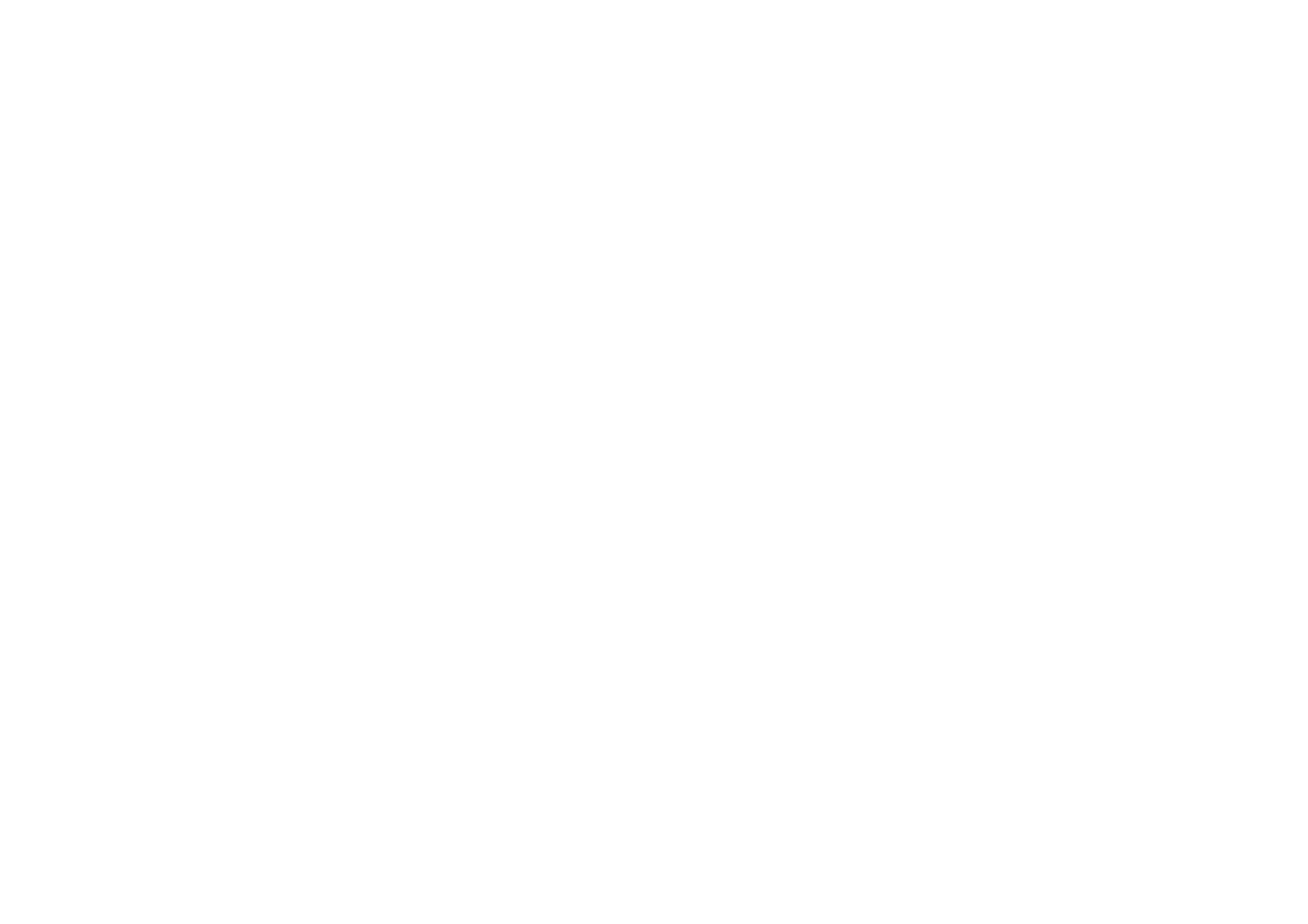## **EDITAL 074/2013 - ENFERMEIRO - FINAL POS RECURSO**

| <b>CLASSIFICAÇÃO</b>    | <b>REQUERIMENTO</b> | <b>NOME</b>                        | Leg | <b>CE</b> | <b>Total</b> |
|-------------------------|---------------------|------------------------------------|-----|-----------|--------------|
| $1^{\circ}$             | 200.040720/2013     | POLIANA FARIAS ALVES               | 16  | 72        | 88           |
| $\overline{2^{\circ}}$  | 200.039837/2013     | RENATA FERREIRA FAGUNDES           | 14  | 72        | 86           |
| $3^{\circ}$             | 200.039439/2013     | <b>FABRICIO DA SILVA MARTINS</b>   | 14  | 72        | 86           |
| $\overline{4^{\circ}}$  | 200.040524/2013     | NIVIANE GENZ                       | 16  | 68        | 84           |
| $5^{\circ}$             | 200.040508/2013     | <b>BARBARA RESENDE RAMOS</b>       | 12  | 72        | 84           |
| $6^{\circ}$             | 200.040238/2013     | SERGIO LUIS SILVA FERNANDES        | 16  | 68        | 84           |
| $\overline{7^{\circ}}$  | 200.040072/2013     | ADRIANE DOMINGUES ESLABÃO          | 12  | 72        | 84           |
| $\overline{8^\circ}$    | 200.040709/2013     | KARINE LANGMANTEL SILVEIRA         | 18  | 64        | 82           |
| $\overline{9^{\circ}}$  | 200.040505/2013     | FERNANDA HORNER DE OLIVEIRA MENDES | 16  | 64        | 80           |
| 10 <sup>o</sup>         | 200.040107/2013     | INATALIA LEAL DUARTE               | 12  | 68        | 80           |
| 11 <sup>°</sup>         | 200.040081/2013     | DIONATAN TEIXEIRA DE ALMEIDA       | 12  | 68        | 80           |
| $12^{\circ}$            | 200.040068/2013     | DANIELLE ALVES CAVALCANTE CHAVES   | 16  | 64        | 80           |
| 13°                     | 200.040027/2013     | NAIRA TEIXEIRA CHAGAS              | 16  | 64        | 80           |
| $14^{\circ}$            | 200.039996/2013     | LUZIANA DE MOURA LEMOS             | 12  | 68        | 80           |
| $15^{\circ}$            | 200.039675/2013     | ALINE AUGUSTA MEDEIROS RUTZ        | 12  | 68        | 80           |
| $16^{\circ}$            | 200.040694/2013     | LUCIANA DA SILVA ALMEIDA           | 18  | 60        | 78           |
| $17^\circ$              | 200.040641/2013     | <b>GLADIS DA CRUZ CASERES</b>      | 10  | 68        | 78           |
| 18 <sup>o</sup>         | 200.040440/2013     | <b>BIANCA POZZA DOS SANTOS</b>     | 10  | 68        | 78           |
| $19^\circ$              | 200.040403/2013     | <b>MARCOS KLERING MESQUITA</b>     | 14  | 64        | 78           |
| $20^\circ$              | 200.040103/2013     | CRISCHELIDA BOTELHO GOMES          | 14  | 64        | 78           |
| $21^{\circ}$            | 200.039939/2013     | JOBER BUSS DA SILVA                | 18  | 60        | 78           |
| $22^\circ$              | 200.039811/2013     | <b>CRISTIANE KENES NUNES</b>       | 14  | 64        | 78           |
| $23^\circ$              | 200.039688/2013     | CARMEM ROSANE DA SILVA VIEGAS      | 14  | 64        | 78           |
| $24^{\circ}$            | 200.039473/2013     | <b>VIVIANE ORIGEM CAMEJO</b>       | 14  | 64        | 78           |
| $25^\circ$              | 200.040622/2013     | CAROLINE ANDRADE DUQUIA            | 12  | 64        | 76           |
| $26^\circ$              | 200.040570/2013     | JULIANA AMARAL ROCKEMBACH          | 12  | 64        | 76           |
| $27^\circ$              | 200.040549/2013     | FRANCIANE DE OLIVEIRA ALVES        | 12  | 64        | 76           |
| 28°                     | 200.040534/2013     | <b>DIONE LIMA BRAZ</b>             | 12  | 64        | 76           |
| $29^\circ$              | 200.040529/2013     | JULIANE RECUERO GARCIA             | 12  | 64        | 76           |
| $30^\circ$              | 200.040328/2013     | DAIANE FORMENTIM DOS SANTOS        | 8   | 68        | 76           |
| $31^\circ$              | 200.040321/2013     | DANIELA DA SILVA PADILHA           | 12  | 64        | 76           |
| $\overline{32^{\circ}}$ | 200.040280/2013     | CLARICE DE MEDEIROS CARNIERE       | 12  | 64        | 76           |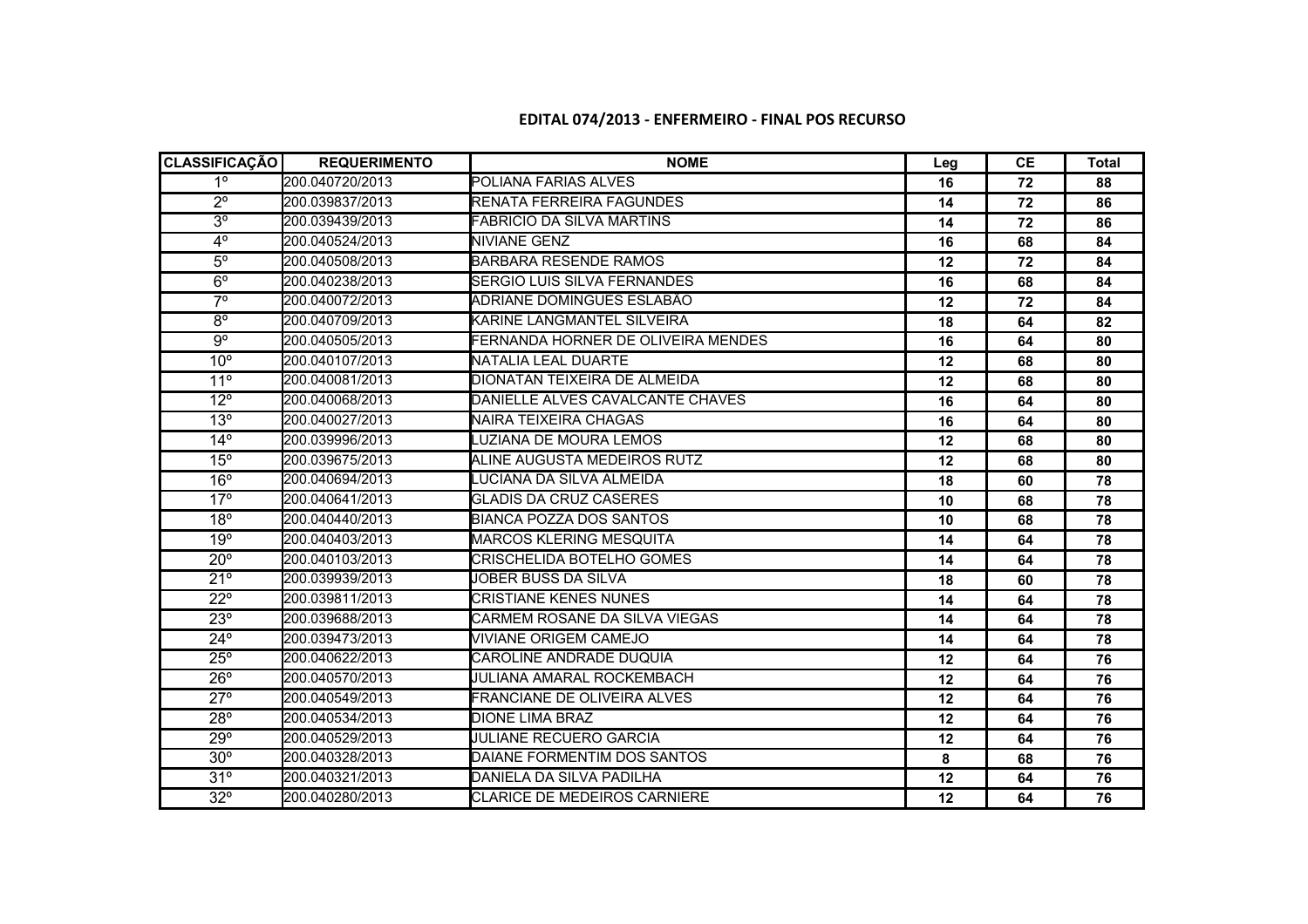| 33°          | 200.040115/2013 | <b>ANGELICA TRINDADE FAGUNDES</b>        | $12 \,$ | 64 | 76 |
|--------------|-----------------|------------------------------------------|---------|----|----|
| $34^\circ$   | 200.040067/2013 | <b>LARA RESENDE WOTTER</b>               | 12      | 64 | 76 |
| $35^\circ$   | 200.039893/2013 | <b>MARIANE SOARES GOULART</b>            | 12      | 64 | 76 |
| $36^\circ$   | 200.039566/2013 | KATHLEEN DA SILVA ALMEIDA                | 12      | 64 | 76 |
| $37^\circ$   | 200.040728/2013 | MARIANA CENTURIÃO DE SOUZA               | 10      | 64 | 74 |
| $38^\circ$   | 200.040647/2013 | NATALIA KRUGER VOIGT                     | 14      | 60 | 74 |
| $39^\circ$   | 200.040640/2013 | UIASSER THOMAS FRANZMANN                 | 10      | 64 | 74 |
| $40^{\circ}$ | 200.040620/2013 | LUDMILA MEIRELES COSTA                   | 18      | 56 | 74 |
| 41°          | 200.040616/2013 | ANA MARIA SILVEIRA DOS SANTOS GALARÇA    | 14      | 60 | 74 |
| $42^{\circ}$ | 200.040582/2013 | LUCIANO MEDEIROS ARALDI                  | 14      | 60 | 74 |
| 43°          | 200.040094/2013 | <b>CRISTIANA REIS DA SILVA</b>           | 14      | 60 | 74 |
| $44^\circ$   | 200.039999/2013 | <b>MONIQUE BORBA RIOS</b>                | 10      | 64 | 74 |
| $45^\circ$   | 200.039994/2013 | VIVIANE DE FARIA MACIEL                  | 10      | 64 | 74 |
| $46^\circ$   | 200.039884/2013 | ROBERTA SANTOS CORREA                    | 14      | 60 | 74 |
| $47^\circ$   | 200.039693/2013 | SARA DEISE DE SOUZA LOPES                | 10      | 64 | 74 |
| $48^\circ$   | 200.039657/2013 | CIBELE VELLEDA DOS SANTOS                | 14      | 60 | 74 |
| 49°          | 200.039588/2013 | CIBELE DO SACRAMENTO ORTIZ LOPES MACHADO | 14      | 60 | 74 |
| $50^\circ$   | 200.039586/2013 | CAROLINE SILVEIRA PICKERSGILL            | 14      | 60 | 74 |
| $51^\circ$   | 200.039371/2013 | <b>CAROLINA PEREIRA MORALES</b>          | 14      | 60 | 74 |
| $52^\circ$   | 200.040746/2013 | REGINALDO LUCEIRO VALADÃO                | 12      | 60 | 72 |
| $53^\circ$   | 200.040716/2013 | <b>FRANCINE DOS SANTOS JORNADA</b>       | 12      | 60 | 72 |
| $54^\circ$   | 200.040654/2013 | PAMELA FERNANDES BARBOZA FAGUNDES        | 12      | 60 | 72 |
| $55^\circ$   | 200.040638/2013 | ALINE PEREIRA MACHADO                    | 12      | 60 | 72 |
| $56^\circ$   | 200.040596/2013 | REBECA RIOS CASTILHOS                    | 12      | 60 | 72 |
| $57^\circ$   | 200.040301/2013 | <b>GABRIELE WILKE HELLWIG</b>            | 12      | 60 | 72 |
| $58^\circ$   | 200.040277/2013 | JACQUELINE DA SILVA SCAGLIONI            | 16      | 56 | 72 |
| $59^\circ$   | 200.040104/2013 | JOSEMARA CORREA SOARES                   | 12      | 60 | 72 |
| $60^\circ$   | 200.040096/2013 | <b>AMANDA ANDINA BORGES</b>              | 12      | 60 | 72 |
| $61^\circ$   | 200.039861/2013 | <b>GABRIELLA BASTOS FERREIRA</b>         | 8       | 64 | 72 |
| $62^\circ$   | 200.039767/2013 | EVA LIRIA EINHARDT FISCHER               | 8       | 64 | 72 |
| $63^\circ$   | 200.039632/2013 | MILENE FAGUNDES VAZ                      | 12      | 60 | 72 |
| $64^\circ$   | 200.039580/2013 | <b>LARISSA POGLIA MATTOS</b>             | 16      | 56 | 72 |
| $65^\circ$   | 200.039572/2013 | ALEXANDRA SCHNEIDER LEMES                | 8       | 64 | 72 |
| $66^\circ$   | 200.039469/2013 | ELIANE DA MOTTA CARDOSO                  | 12      | 60 | 72 |
| $67^\circ$   | 200.039361/2013 | ROSANA MANDAIL DE MIRANDA COSTA          | 12      | 60 | 72 |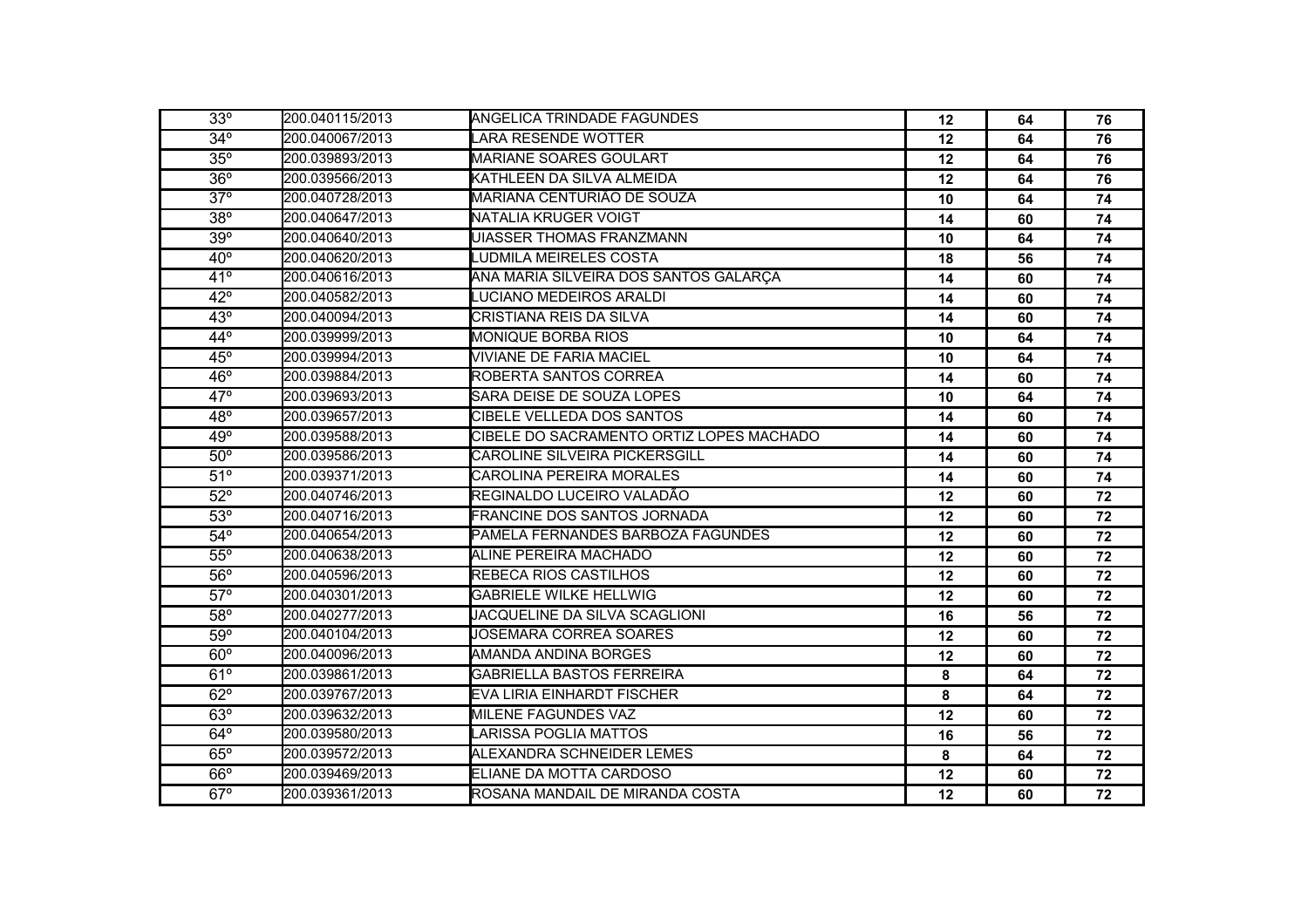| $68^\circ$              | 200.040734/2013 | <b>I</b> NARA JACI DA SILVA NUNES             | 10             | 60 | 70 |
|-------------------------|-----------------|-----------------------------------------------|----------------|----|----|
| 69°                     | 200.040711/2013 | <b>JULIANA BAPTISTA RODRIGUES</b>             | 10             | 60 | 70 |
| $\overline{70^{\circ}}$ | 200.040687/2013 | LILIAN REGINA DE ALMEIDA BARBOSA              | 18             | 52 | 70 |
| $\overline{71^{\circ}}$ | 200.040635/2013 | DANIELA MOURA DOMINGUES SOARES                | 10             | 60 | 70 |
| $\overline{72^{\circ}}$ | 200.040314/2013 | <b>MARINA CRESPO CORRÊA</b>                   | 14             | 56 | 70 |
| $73^\circ$              | 200.040083/2013 | MARCIA CUNHA DE FARIAS CRUZ                   | 10             | 60 | 70 |
| $74^\circ$              | 200.040073/2013 | ANDREIA DOS SANTOS CARVALHO                   | 6              | 64 | 70 |
| $75^\circ$              | 200.039986/2013 | CRISTIANE DE SOUZA GONÇALVES                  | 14             | 56 | 70 |
| 76°                     | 200.039940/2013 | JOANA MARIA DA SILVA VIEIRA                   | 14             | 56 | 70 |
| $77^\circ$              | 200.039936/2013 | CAMILA BUENO VITOLA                           | 10             | 60 | 70 |
| 78°                     | 200.039878/2013 | JAQUELINE MEDEIROS DOS SANTOS                 | 10             | 60 | 70 |
| 79°                     | 200.039806/2013 | ANDREIA SIMONE FERREIRA BRETANHA              | 10             | 60 | 70 |
| $80^\circ$              | 200.039800/2013 | RAFAEL RIBEIRO SANTOS                         | 10             | 60 | 70 |
| $81^\circ$              | 200.039749/2013 | JOSSANE DA SILVA DEL SACRAMENTO               | 14             | 56 | 70 |
| $82^\circ$              | 200.039748/2013 | TIETA MOREIRA DE OLIVEIRA                     | 10             | 60 | 70 |
| $83^\circ$              | 200.039560/2013 | <b>MARIA ELIZABET VENZKE</b>                  | 6              | 64 | 70 |
| $84^\circ$              | 200.039558/2013 | NIVIA RAQUEL DE VARGAS BOSENBECKER            | 6              | 64 | 70 |
| $85^\circ$              | 200.039515/2013 | SILVIA OLIVEIRA PEREIRA                       | 14             | 56 | 70 |
| $86^\circ$              | 200.039501/2013 | <b>RENATA BARROS VILELA</b>                   | $\overline{2}$ | 68 | 70 |
| $87^\circ$              | 200.039492/2013 | ELISANGELA LOPES DOMINGUES                    | 14             | 56 | 70 |
| $88^\circ$              | 200.040674/2013 | <b>JOICE UCKER MESQUITA</b>                   | 4              | 64 | 68 |
| $89^\circ$              | 200.040488/2013 | <b>BARBARA ARAUJO GHENO</b>                   | 8              | 60 | 68 |
| $90^\circ$              | 200.040458/2013 | LISA ANTUNES CARVALHO                         | 12             | 56 | 68 |
| 91°                     | 200.040414/2013 | PATRICIA GRACIELE PHILIPPSEN MADERS GONÇALVES | 12             | 56 | 68 |
| $92^\circ$              | 200.040284/2013 | LUCIANA RODRIGUES DOS SANTOS LIMA             | 12             | 56 | 68 |
| $93^\circ$              | 200.040123/2013 | PATRICIA FAGUNDES DO ESPIRITO SANTO DE LIMA   | 12             | 56 | 68 |
| $94^\circ$              | 200.040116/2013 | FLAVIA RAQUEL NOGUEZ DA ROSA CAMPOS           | 8              | 60 | 68 |
| $95^\circ$              | 200.040114/2013 | <b>JOYCE MERY RUBIRA</b>                      | 16             | 52 | 68 |
| $\overline{96^{\circ}}$ | 200.040109/2013 | FLAVIA CRISTIANE DE OLIVEIRA VASCONCELLOS     | 8              | 60 | 68 |
| $97^\circ$              | 200.040098/2013 | ANDRIGO DOS SANTOS LIMA                       | 8              | 60 | 68 |
| 98°                     | 200.040080/2013 | ALEXANDRE KELLERMANN VIOLA                    | 12             | 56 | 68 |
| 99°                     | 200.040038/2013 | <b>MARIA EMILIA NUNES BUENO</b>               | 4              | 64 | 68 |
| $100^\circ$             | 200.040006/2013 | JULIANO CARVALHO FARIAS                       | 8              | 60 | 68 |
| 101°                    | 200.039975/2013 | JULIANE GUIDO BANDEIRA BEDERODE               | 8              | 60 | 68 |
| 102°                    | 200.039695/2013 | ELIAS DE SOUZA CARVALHO WOJCIECHOWSKI         | 12             | 56 | 68 |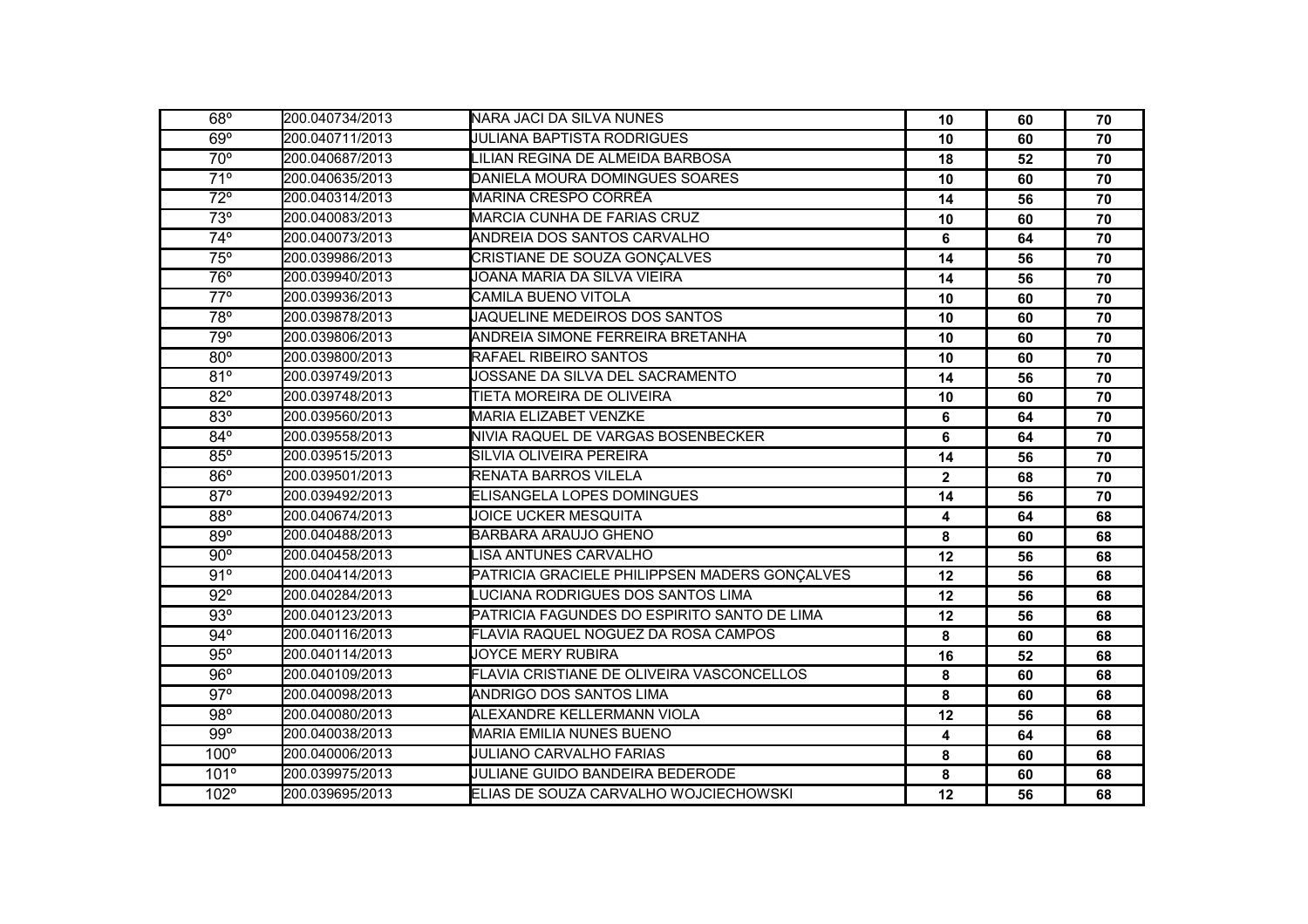| 103°                 | 200.039681/2013 | ISANDRA MATTOS FRANCA                      | 8  | 60 | 68 |
|----------------------|-----------------|--------------------------------------------|----|----|----|
| $104^\circ$          | 200.039641/2013 | GREICE SUZANA CASARIN RODEGHIERO SCHMECHEL | 8  | 60 | 68 |
| 105°                 | 200.039603/2013 | <b>IVONETE CARDOSO PEREIRA</b>             | 4  | 64 | 68 |
| 106°                 | 200.039584/2013 | LITIANE DIAS JODAR MACHADO                 | 8  | 60 | 68 |
| $107^\circ$          | 200.039576/2013 | <b>GISELE PIRES OLIVEIRA</b>               | 8  | 60 | 68 |
| 108°                 | 200.039550/2013 | <b>ALINE BARONI</b>                        | 12 | 56 | 68 |
| 109°                 | 200.039532/2013 | NELIDA GLECI LEYES LOPES                   | 4  | 64 | 68 |
| 110°                 | 200.039531/2013 | GISLAINE FERNANDA COIMBRA IRIBARREM        | 8  | 60 | 68 |
| 111°                 | 200.039530/2013 | IANA LUCIA MARTINS COSTA                   | 8  | 60 | 68 |
| 112°                 | 200.039364/2013 | <b>GENECI ALVES VILLELA</b>                | 8  | 60 | 68 |
| 113°                 | 200.040745/2013 | CARLA LUCIANE DOS SANTOS BORGES            | 14 | 52 | 66 |
| 114°                 | 200.040714/2013 | LETICIA PORTO DOMINGUES                    | 10 | 56 | 66 |
| 115°                 | 200.040659/2013 | BIANCA MACHADO DE AVILA                    | 10 | 56 | 66 |
| 116°                 | 200.040631/2013 | ICÂNDIDA GARCIA SINOTT SILVEIRA RODRIGUES  | 6  | 60 | 66 |
| 117°                 | 200.040607/2013 | FERNANDA SCHULZ BERGMANN DA ROSA           | 6  | 60 | 66 |
| 118°                 | 200.040606/2013 | JEANE DARC FUCHS BUENO                     | 10 | 56 | 66 |
| 119°                 | 200.040602/2013 | LUISA CAROLINE BRESSLER                    | 6  | 60 | 66 |
| $120^\circ$          | 200.040541/2013 | POTIRA OLIVEIRA DE BARROS                  | 10 | 56 | 66 |
| 121°                 | 200.040518/2013 | <b>JULIANA DOS SANTOS SOARES</b>           | 10 | 56 | 66 |
| 122°                 | 200.040389/2013 | BRUNA PEDROTTI DA SILVA                    | 10 | 56 | 66 |
| 123°                 | 200.040303/2013 | MARIO NELSON BORGES BRAGA                  | 10 | 56 | 66 |
| $124^\circ$          | 200.040282/2013 | KAREN ELIETI CHAVES DE MOURA               | 10 | 56 | 66 |
| 125°                 | 200.040254/2013 | ALINE CARUCCIO OLIVEIRA                    | 10 | 56 | 66 |
| $126^{\circ}$        | 200.040122/2013 | DANIELE LUNKES DE LIMA                     | 10 | 56 | 66 |
| $127^\circ$          | 200.040099/2013 | JAQUELINE RIBEIRO RODRIGUES                | 6  | 60 | 66 |
| 128°                 | 200.040048/2013 | ISARIANA DE MELLO ARRUSSUL                 | 10 | 56 | 66 |
| 129°                 | 200.039942/2013 | <b>SILMAR FARIAS LEMES</b>                 | 10 | 56 | 66 |
| $130^\circ$          | 200.039941/2013 | <b>IARETUSA ARADIA FRANCESCHET</b>         | 10 | 56 | 66 |
| $131^{\overline{0}}$ | 200.039857/2013 | ROBERTA ZAFFALON FERREIRA                  | 6  | 60 | 66 |
| 132°                 | 200.039840/2013 | <b>BIANCA DUARTE GULARTE</b>               | 14 | 52 | 66 |
| 133°                 | 200.039640/2013 | MATILDE LIGIANE FREITAS DE ANDRADE         | 14 | 52 | 66 |
| $134^\circ$          | 200.039606/2013 | IDAIANA XAVIER DA COSTA                    | 14 | 52 | 66 |
| 135°                 | 200.039540/2013 | <b>IBRUNNA MAIA BERNY</b>                  | 6  | 60 | 66 |
| $136^\circ$          | 200.039460/2013 | XENIA MARTINS MONFRIM                      | 6  | 60 | 66 |
| $137^\circ$          | 200.039396/2013 | SUHAILA HOFFMANN RAHIM                     | 6  | 60 | 66 |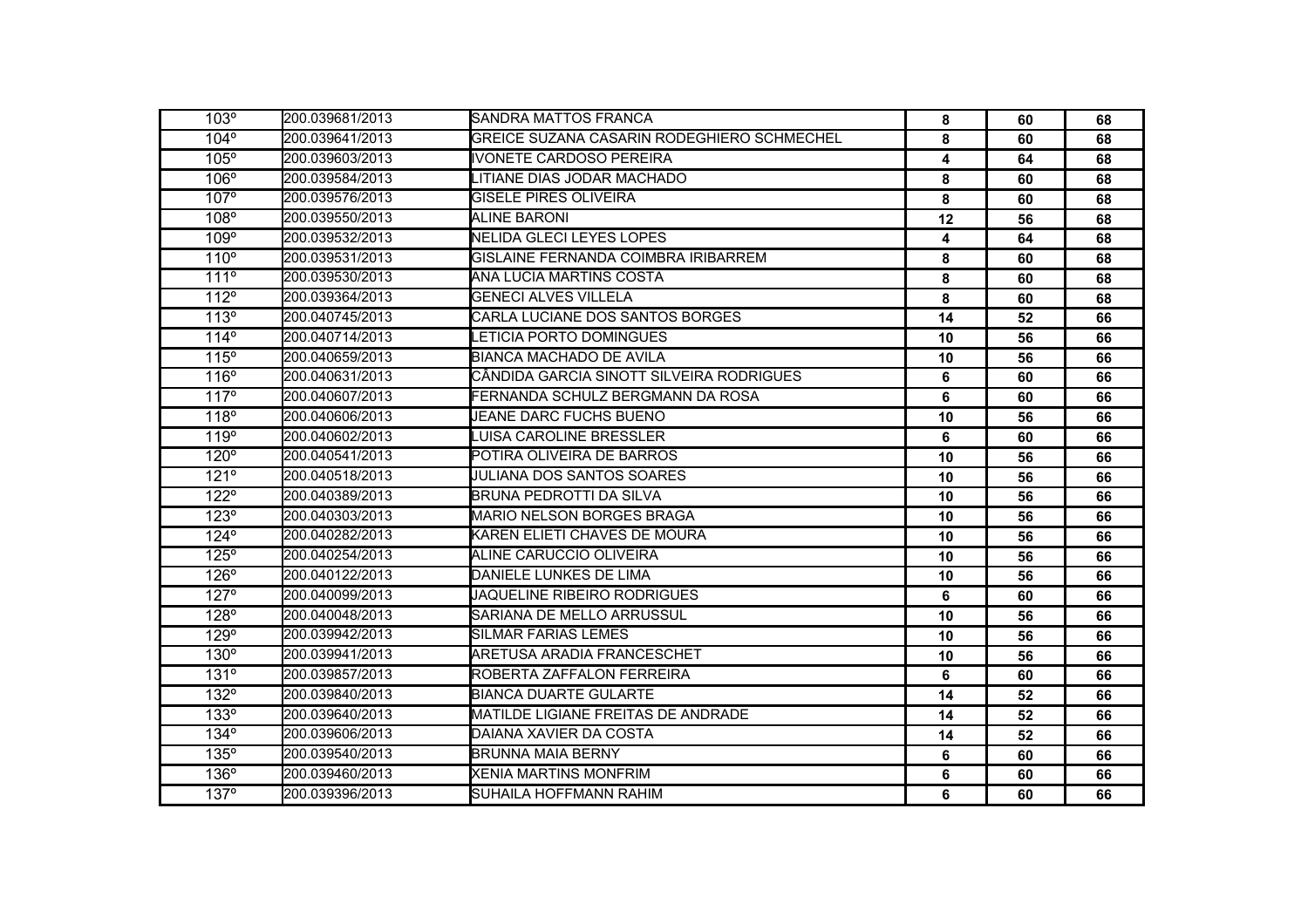| 138°        | <b>I</b> 200.040730/2013 | <b>I</b> CLEIDE TELES PETER           | 8  | 56 | 64 |
|-------------|--------------------------|---------------------------------------|----|----|----|
| 139°        | 200.040686/2013          | MAURÍCIO ALBERTO GOMES DIAS           | 16 | 48 | 64 |
| $140^\circ$ | 200.040684/2013          | RAQUEL MOREIRA NUNES                  | 4  | 60 | 64 |
| $141^\circ$ | 200.040629/2013          | <b>KELI GOUVEA MARTIN</b>             | 8  | 56 | 64 |
| $142^\circ$ | 200.040506/2013          | <b>ARIANE SAALFELD</b>                | 12 | 52 | 64 |
| $143^\circ$ | 200.040469/2013          | <b>GABRIELA RODRIGUES ROSINHA</b>     | 12 | 52 | 64 |
| $144^\circ$ | 200.040457/2013          | NIURA DA COSTA PINHEIRO               | 8  | 56 | 64 |
| 145°        | 200.040429/2013          | <b>MARISA FERNANDA SOARES</b>         | 12 | 56 | 64 |
| 146°        | 200.040387/2013          | ANA PAULA DA PAZ GRALA                | 12 | 52 | 64 |
| $147^\circ$ | 200.040349/2013          | ALEXANDRE LIMA DA LUZ                 | 16 | 48 | 64 |
| 148°        | 200.040142/2013          | <b>MARGARETE TEIXEIRA ATHAIDE</b>     | 8  | 56 | 64 |
| 149°        | 200.040128/2013          | ISABEL CRISTINA GOUVEA SODRE          | 8  | 56 | 64 |
| $150^\circ$ | 200.039980/2013          | <b>MARGARETH NORENBERG</b>            | 8  | 56 | 64 |
| 151°        | 200.039904/2013          | <b>MICHELLE HUBER FONTANA</b>         | 12 | 52 | 64 |
| 152°        | 200.039872/2013          | SABRINA DA SILVA RODRIGUES            | 8  | 56 | 64 |
| 153°        | 200.039807/2013          | MARIANA BLAAS MARINI                  | 12 | 52 | 64 |
| 154°        | 200.039801/2013          | <b>MERI ANE OLIVEIRA DAMASCENO</b>    | 16 | 48 | 64 |
| 155°        | 200.039740/2013          | CHEYENNE JACOBUS SORIA                | 4  | 60 | 64 |
| 156°        | 200.039674/2013          | RENATA MARISQUIRENA DE SÁ BRITO       | 16 | 48 | 64 |
| $157^\circ$ | 200.039661/2013          | ISABEL CRISTINA GOBEL BRITTO          | 12 | 52 | 64 |
| 158°        | 200.039615/2013          | <b>CINTIA ALVES RAMOS</b>             | 12 | 52 | 64 |
| 159°        | 200.039604/2013          | PAULINE ELOISE MARIANI                | 4  | 60 | 64 |
| $160^\circ$ | 200.039593/2013          | AERLINI VIDAL OLIVEIRA                | 4  | 60 | 64 |
| 161°        | 200.039590/2013          | MARIA CLARA BEZERRA SILVEIRA          | 4  | 60 | 64 |
| 162°        | 200.039464/2013          | JAQUELINE DO ESPIRITO SANTO COSTA     | 8  | 56 | 64 |
| 163°        | 200.039380/2013          | RAQUEL DENIS PADAO PALMEIRA           | 8  | 56 | 64 |
| $164^\circ$ | 200.039377/2013          | MOEMA OLIVEIRA DA CUNHA               | 12 | 52 | 64 |
| $165^\circ$ | 200.040540/2013          | ICRISTINA FREITAS BANDEIRA            | 10 | 52 | 62 |
| 166°        | 200.040490/2013          | <b>CLAUDIO RAFAEL DE LIMA SIEVERS</b> | 10 | 52 | 62 |
| 167°        | 200.040426/2013          | JANAINA JORDÃO DA SILVA               | 14 | 48 | 62 |
| 168°        | 200.040382/2013          | NATALIA ROSIELY COSTA VARGAS          | 6  | 56 | 62 |
| 169°        | 200.040313/2013          | ICATIUCIA FARIAS MOLINA               | 6  | 56 | 62 |
| 170°        | 200.040235/2013          | <b>JANICE SIMONE LAU</b>              | 10 | 52 | 62 |
| 171°        | 200.040221/2013          | HENRIETTE BARBOSA LOPES               | 10 | 52 | 62 |
| $172^\circ$ | 200.040151/2013          | LIANE TEIXEIRA SILVA                  | 14 | 48 | 62 |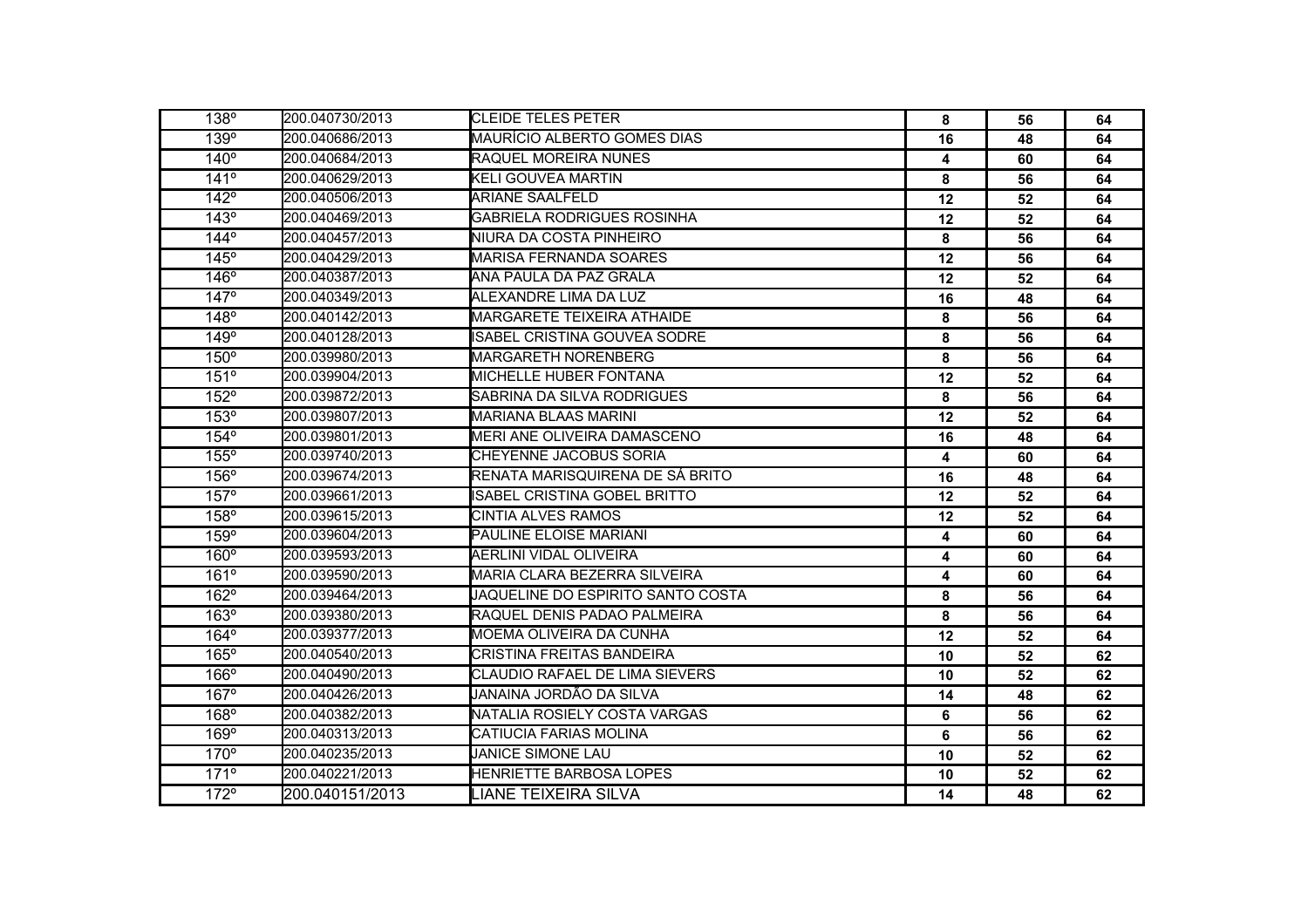| 173°        | 200.040028/2013         | <b>JESSICA COSTA AL ALAM</b>             | $\overline{2}$          | 60 | 62 |
|-------------|-------------------------|------------------------------------------|-------------------------|----|----|
| $174^\circ$ | 200.039981/2013         | KATIA CILENE ROSA ZIELKE                 | 14                      | 48 | 62 |
| 175°        | 200.039959/2013         | <b>LUIZA VARGAS AVILA</b>                | 6                       | 56 | 62 |
| $176^\circ$ | 200.039866/2013         | LUCILA ISABEL SCHWERTNER SPRANDEL KUTTER | 10                      | 52 | 62 |
| $177^\circ$ | 200.039795/2013         | FABIANA FERRARI ALLEND                   | 10                      | 52 | 62 |
| 178°        | 200.039745/2013         | JOANA BENITO HUBER RODEGHIERO            | 6                       | 56 | 62 |
| 179°        | 200.039648/2013         | <b>GABRIELA FACCIM RODRIGUES</b>         | 6                       | 56 | 62 |
| $180^\circ$ | 200.039643/2013         | MARCIA ELIANE RODRIGUES FERREIRA         | 6                       | 56 | 62 |
| 181°        | <b>2</b> 00.039472/2013 | LETICIA GIOZA CAMISA XAVIER              | 10                      | 52 | 62 |
| 182°        | 200.039382/2013         | RITA AMELIA DE OLIVEIRA ECHEVENGUA       | 10                      | 52 | 62 |
| 183°        | 200.040717/2013         | CANDIDA GUIDACE CARDONA                  | 8                       | 52 | 60 |
| $184^\circ$ | 200.040673/2013         | <b>KELLEN TOMACHWESKI ALVES</b>          | 8                       | 52 | 60 |
| 185°        | 200.040625/2013         | <b>TIRZA LUTZ</b>                        | 8                       | 52 | 60 |
| 186°        | 200.040547/2013         | DARLENE ROSA DE ALMEIDA                  | 4                       | 56 | 60 |
| $187^\circ$ | 200.040500/2013         | JAINA CELENTE CAETANO                    | 8                       | 52 | 60 |
| 188°        | 200.040468/2013         | TAMIRES MACHADO RIBEIRO                  | 12                      | 48 | 60 |
| 189°        | 200.040456/2013         | ELISA DA SILVA SEDREZ                    | 4                       | 56 | 60 |
| 190°        | 200.040452/2013         | LETICIA GOMES SILVA E SILVA              | 4                       | 56 | 60 |
| 191°        | 200.040350/2013         | FERNANDA ESPINOSA PAVULACK               | $\overline{\mathbf{4}}$ | 56 | 60 |
| 192°        | 200.040342/2013         | DELECIR LEMES BITENCOURT                 | 12                      | 48 | 60 |
| $193^\circ$ | 200.040337/2013         | FERNANDA LUISA RODRIGUES VITORIA         | 8                       | 52 | 60 |
| 194°        | 200.040330/2013         | TAJIANE BERNARDI BESSA                   | 4                       | 56 | 60 |
| 195°        | 200.040306/2013         | ROSA PACHECO DE OLIVEIRA                 | 8                       | 52 | 60 |
| 196°        | 200.040304/2013         | DANIELA MARQUES HERZER                   | 12                      | 48 | 60 |
| $197^\circ$ | 200.040272/2013         | LUCIANE PEREIRA DA SILVA                 | 8                       | 52 | 60 |
| 198°        | 200.040133/2013         | LUISA SOARES WIENKE                      | 8                       | 52 | 60 |
| 199°        | 200.040011/2013         | PATRICIA MACHADO RODRIGUES               | 8                       | 52 | 60 |
| $200^\circ$ | 200.039988/2013         | <b>ANDREA FONTANA BENITES</b>            | 12                      | 48 | 60 |
| 201°        | 200.039852/2013         | <b>MELI TEREZINHA SPECHT</b>             | 4                       | 56 | 60 |
| 202°        | 200.039839/2013         | ROSA HELENA NEUMANN LEIVAS               | 8                       | 52 | 60 |
| $203^\circ$ | 200.039689/2013         | ARIELA CASSAL DA SILVA                   | 4                       | 56 | 60 |
| 204°        | 200.039683/2013         | LAURA BARBOZA VAZ                        | 4                       | 56 | 60 |
| $205^\circ$ | 200.039682/2013         | LUCIANO PORTO GONÇALVES                  | 12                      | 48 | 60 |
| 206°        | 200.039665/2013         | MARIA LAURA ROSA DA CUNHA                | 8                       | 52 | 60 |
| 207°        | 200.039663/2013         | ZEA LUANA CARDOZO DE CARDOZO VIEIRA      | 12                      | 48 | 60 |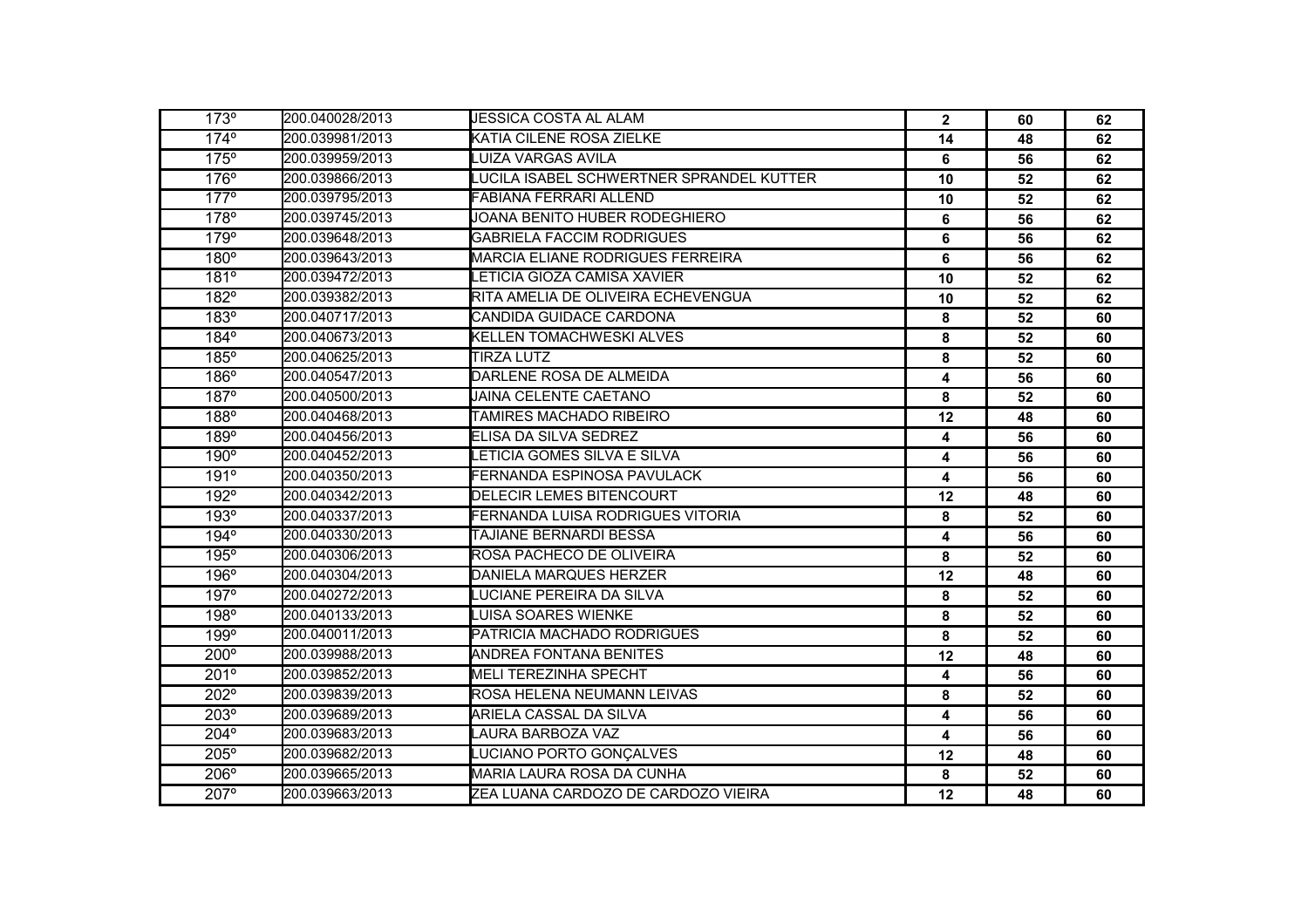| $208^\circ$   | <b>2</b> 00.039627/2013 | IANA PAULA DA SILVA IRALA               | 8                       | 52 | 60 |
|---------------|-------------------------|-----------------------------------------|-------------------------|----|----|
| 209°          | 200.039610/2013         | THAIS VOIGT DA SILVA                    | 12                      | 48 | 60 |
| 210°          | 200.039512/2013         | SHEILA BORGES STRELOW                   | 12                      | 48 | 60 |
| 211°          | 200.039477/2013         | <b>FRANCINI DE MORAES LACERDA</b>       | 12                      | 48 | 60 |
| 212°          | 200.039470/2013         | SILVIA REGINA LOPES DA SILVA NOSKOSKI   | 8                       | 52 | 60 |
| 213°          | 200.039398/2013         | FATIMA ROSANGELA RODRIGUES SOARES       | 8                       | 52 | 60 |
| $214^{\circ}$ | 200.039321/2013         | <b>CAROLINE MADRUGA FELIX</b>           | 16                      | 44 | 60 |
| 215°          | 200.039306/2013         | EDMUNDO DANTAS PINTO OLIVEIRA           | 12                      | 48 | 60 |
| 216°          | 200.040742/2013         | LETICIA PERES DE VASCONCELOS            | 10                      | 48 | 58 |
| 217°          | 200.040666/2013         | PALOMA GOMES DE GOMES                   | $\overline{\mathbf{2}}$ | 56 | 58 |
| 218°          | 200.040652/2013         | ADRIANA DIFATIMA JORGE DA SILVA PICANCO | 6                       | 52 | 58 |
| 219°          | 200.040587/2013         | <b>INES GALLI VALENTE</b>               | 6                       | 52 | 58 |
| $220^\circ$   | 200.040555/2013         | ICHAIANA SILVA DA ROSA                  | $\mathbf{2}$            | 56 | 58 |
| 221°          | 200.040431/2013         | RENATA CRISTINA DA SILVA MARTINS        | 6                       | 52 | 58 |
| 222°          | 200.040336/2013         | <b>JULIANA SCHMMELFENNING OLIVEIRA</b>  | 10                      | 48 | 58 |
| $223^\circ$   | 200.040247/2013         | <b>IANI LAIS VIEGAS COSTA</b>           | 10                      | 48 | 58 |
| 224°          | 200.040225/2013         | VIVIANE MEDEIROS MACHADO                | $\mathbf{2}$            | 56 | 58 |
| 225°          | 200.040154/2013         | ALINE DA COSTA VIEGAS                   | 10                      | 48 | 58 |
| 226°          | 200.040149/2013         | LENI BERENICE KRAUSE DE SOUZA           | 6                       | 52 | 58 |
| 227°          | 200.040032/2013         | BARTIRA DA CONCEIÇAO SCHAFER WEINERT    | 6                       | 52 | 58 |
| 228°          | 200.040026/2013         | DAIANE MORALES RODRIGUES                | 10                      | 48 | 58 |
| 229°          | 200.039897/2013         | VERIDIANA CORREA AVILA                  | 6                       | 52 | 58 |
| 230°          | 200.039895/2013         | FRANCINE RICHTER MACHADO                | 10                      | 48 | 58 |
| 231°          | 200.039858/2013         | IANA CANDIDA LOPES CORREA               | 10                      | 48 | 58 |
| $232^\circ$   | 200.039737/2013         | VANESSA DIAS MARTINS                    | 10                      | 48 | 58 |
| 233°          | 200.039620/2013         | MIRIAN NEITZEL JOUGLARD                 | 6                       | 52 | 58 |
| $234^\circ$   | 200.039518/2013         | <b>ANDREIA SILVA FROHLICH</b>           | 6                       | 52 | 58 |
| $235^\circ$   | 200.039434/2013         | ICINTIA ROZA GOMES DA SILVA             | $\overline{\mathbf{2}}$ | 56 | 58 |
| 236°          | 200.040655/2013         | DIEGO RODRIGUES AVILA                   | 4                       | 52 | 56 |
| 237°          | 200.040615/2013         | CRISTIANE LIMA DE MORAES                | 8                       | 48 | 56 |
| 238°          | 200.040527/2013         | CAROLINE LOPES DA SILVA                 | 4                       | 52 | 56 |
| 239°          | 200.040463/2013         | CAMILA ZORZOLLI NEBEL                   | 8                       | 48 | 56 |
| $240^\circ$   | 200.040404/2013         | <b>LUIZA BONINI BERNY</b>               | 4                       | 52 | 56 |
| 241°          | 200.040216/2013         | GRACIELE SAMPAIO LOPES DE SOUZA         | 0                       | 56 | 56 |
| $242^\circ$   | 200.040140/2013         | JENIFER DE OLIVEIRA DA SILVA            | 6                       | 40 | 56 |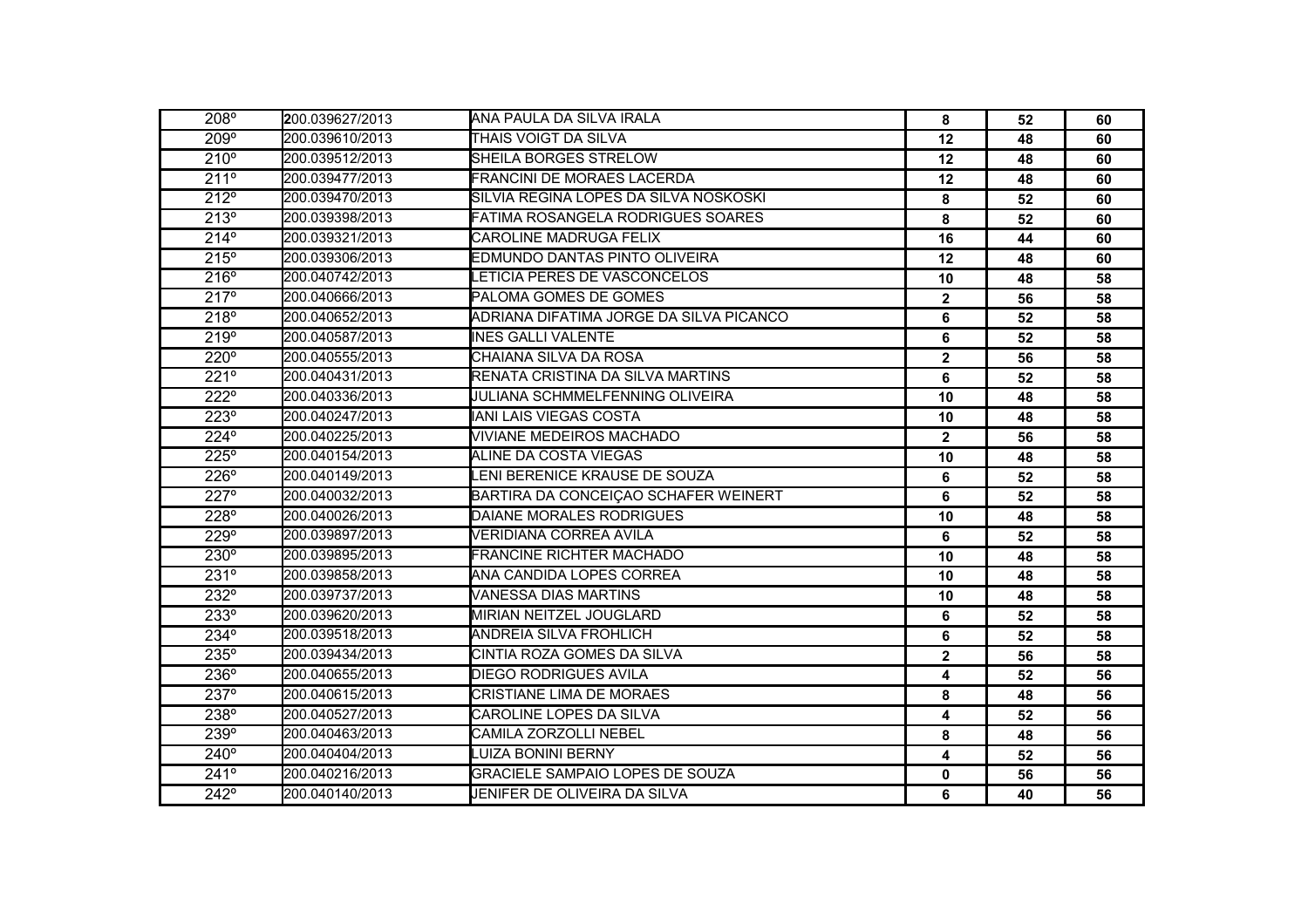| 243°        | 200.040117/2013 | ADRIANA BRUM CONCEIÇÃO             | 4            | 52 | 56 |
|-------------|-----------------|------------------------------------|--------------|----|----|
| $244^\circ$ | 200.040084/2013 | FERNANDA DE FIGUEIREDO SCHWARTZ    | 8            | 48 | 56 |
| 245°        | 200.040052/2013 | <b>IVENETE PRESTES</b>             | 8            | 48 | 56 |
| 246°        | 200.040042/2013 | ROGER DA MOTA PACHECO              | 8            | 48 | 56 |
| $247^\circ$ | 200.040041/2013 | CRISTIANI DE BARROS VICENTINE      | 8            | 48 | 56 |
| 248°        | 200.039947/2013 | LARISSA DE AGUIAR SARAIVA          | 8            | 48 | 56 |
| $249^\circ$ | 200.039943/2013 | CAROLINE CAMPELO SOARES            | 4            | 52 | 56 |
| $250^\circ$ | 200.039932/2013 | DARLENE CANEZ LEAL                 | 4            | 52 | 56 |
| 251°        | 200.039907/2013 | CRISTIANO MARTINS DA ROSA          | 4            | 52 | 56 |
| 252°        | 200.039877/2013 | ANA CARLA DOS SANTOS VIEIRA        | 4            | 52 | 56 |
| 253°        | 200.039848/2013 | <b>MARILIA FRANCO GALLI</b>        | 4            | 52 | 56 |
| 254°        | 200.039835/2013 | DAIANE DA SILVA SCHERDIEN          | 8            | 48 | 56 |
| 255°        | 200.039757/2013 | MARIA DE LOURDES SOUZA DA SILVA    | 4            | 52 | 56 |
| 256°        | 200.039573/2013 | <b>SILVONEI FERREIRA</b>           | 8            | 48 | 56 |
| $257^\circ$ | 200.039507/2013 | QUELEN RAQUEL ISLABÃO              | 8            | 48 | 56 |
| 258°        | 200.039474/2013 | MAGDA PINTO BROD                   | 8            | 48 | 56 |
| 259°        | 200.039400/2013 | <b>ELENIZA EHLERT</b>              | 4            | 52 | 56 |
| 260°        | 200.040594/2013 | DANIELA PORCHETTO MARTINS          | 6            | 48 | 54 |
| $261^\circ$ | 200.040583/2013 | LUANA NAPARO SARAIVA               | 6            |    | 54 |
| 262°        | 200.040532/2013 | NARA AURORA DE SOUZA MEIRELES<br>6 |              | 48 | 54 |
| 263°        | 200.040479/2013 | <b>MARIANA LIMA DE BARROS</b>      | 6<br>48      |    | 54 |
| 264°        | 200.040309/2013 | SAMANTA BRIZOLARA COUTINHO         | 10           | 44 | 54 |
| $265^\circ$ | 200.040229/2013 | <b>CLAUDETE RIBEIRO MENDES</b>     | $\mathbf{2}$ | 52 | 54 |
| 266°        | 200.040108/2013 | VERIDIANA COIMBRA GONÇALVES        | 10           | 44 | 54 |
| $267^\circ$ | 200.039901/2013 | <b>BRUNA HACKBART FARIAS</b>       | 6            | 48 | 54 |
| 268°        | 200.039817/2013 | <b>GABRIELE BRITO DE OLIVEIRA</b>  | 6            | 48 | 54 |
| $269^\circ$ | 200.039778/2013 | AMANDA CALCADA SILVEIRA            | 6            | 48 | 54 |
| $270^\circ$ | 200.039601/2013 | <b>INGRID FLORES DA SILVA</b>      | 6            | 48 | 54 |
| 271°        | 200.039596/2013 | DAURA REGIANE DA ROSA DUTRA        | 6            | 48 | 54 |
| 272°        | 200.039577/2013 | FERNANDA BRIAO SILVA               | 6            | 48 | 54 |
| 273°        | 200.039453/2013 | DEBORA SARAIVA GARCIA ROMEU        | 6            | 48 | 54 |
| 274°        | 200.039408/2013 | TIUÇA CRISTINA PIOLTI MARTINS      | 6            | 48 | 54 |
| 275°        | 200.040727/2013 | LUCIANA BARBOSA PERUCHENA          | 8            | 44 | 52 |
| 276°        | 200.040721/2013 | <b>BARBARA COSTA SANTOS</b>        | 4            | 48 | 52 |
| $277^\circ$ | 200.040708/2013 | MAICON LUIZ FERREIRA ESCALANTE     | 4            | 48 | 52 |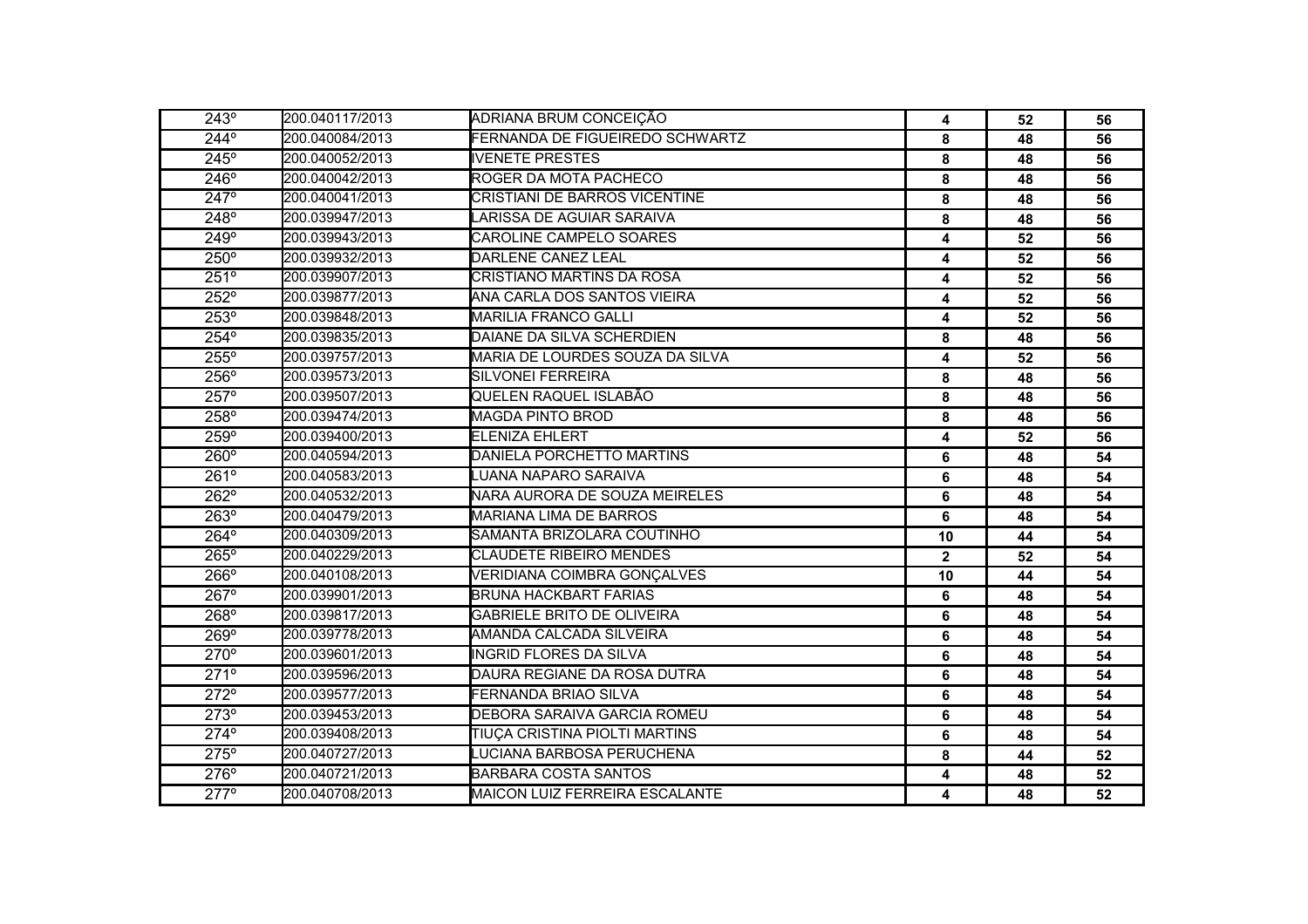| 278°        | 200.040672/2013 | LILIAN CRUZ SOUTO DE OLIVEIRA SPERB | 4              | 48 | 52 |
|-------------|-----------------|-------------------------------------|----------------|----|----|
| 279°        | 200.040471/2013 | MARCILENE CARVALHO OLIVEIRA         | 8              | 44 | 52 |
| $280^\circ$ | 200.040332/2013 | PAULO SERGIO ALVAIDES MARTINS       | 4              | 48 | 52 |
| 281°        | 200.040255/2013 | ICLAUDIA FELTRIN MARISCO LIMA       | 12             | 40 | 52 |
| $282^\circ$ | 200.040130/2013 | <b>AMANDA GOMES LARRE</b>           | 4              | 48 | 52 |
| $283^\circ$ | 200.039985/2013 | <b>FABIOLA DA SILVA LEMOS</b>       | 4              | 48 | 52 |
| 284°        | 200.039634/2013 | VIVIANI SILVEIRA MORAES             | 4              | 48 | 52 |
| $285^\circ$ | 200.039559/2013 | CLAUDIA ROZANGELA SABRITTO SILVEIRA | 8              | 44 | 52 |
| 286°        | 200.039465/2013 | DAIANA BOTELHO AMARAL               | 8              | 44 | 52 |
| 287°        | 200.039415/2013 | VERIDIANE SILVA DE CASTRO           | 8              | 44 | 52 |
| 288°        | 200.040731/2013 | IGOR BATISTA DA SILVA GAMBIN        | 6              | 44 | 50 |
| 289°        | 200.040579/2013 | TAIS DE OLIVEIRA CRUZ               | 6              | 44 | 50 |
| $290^\circ$ | 200.040546/2013 | MAÊ GILL DE MELLO                   | 6              | 44 | 50 |
| 291°        | 200.040312/2013 | FERNANDO FARIAS QUINTIAN            | 10             | 40 | 50 |
| 292°        | 200.040267/2013 | <b>REJANE SILVA REGIS</b>           | 6              | 44 | 50 |
| $293^\circ$ | 200.040065/2013 | RENATA TEIXEIRA MACHADO             | $\overline{2}$ | 48 | 50 |
| $294^\circ$ | 200.040029/2013 | LUIS GUSTAVO BATISTA VIEIRA         | 6              | 44 | 50 |
| 295°        | 200.040012/2013 | JANAINA SOUZA SOARES                | 10             | 40 | 50 |
| 296°        | 200.039971/2013 | <b>MONICA PEREIRA DA COSTA</b>      | 10             | 40 | 50 |
| 297°        | 200.039890/2013 | OTILIA DO CARMO SOUZA WURDIG        | 10             | 40 | 50 |
| 298°        | 200.039805/2013 | <b>JANAINA RODRIGUES GUTIERRES</b>  | 6              | 44 | 50 |
| 299°        | 200.039790/2013 | VALDIRENE CONCEIÇAO DOS SANTOS      | 6              | 44 | 50 |
| $300^\circ$ | 200.039625/2013 | VIVIAN DA SILVA FARIAS              | $\overline{2}$ | 48 | 50 |
| $301^\circ$ | 200.039578/2013 | LUCIANA LIMA BRAGA                  | 10             | 40 | 50 |
| $302^\circ$ | 200.039569/2013 | JUSSARA DA CRUZ ACOSTA TAURINO      | 10             | 40 | 50 |
| 303°        | 200.039556/2013 | SUSANA TEIXEIRA DE AVILA            | 6              | 44 | 50 |
| $304^\circ$ | 200.039444/2013 | ENEIDA VASCONCELOS DE MOURA         | 6              | 44 | 50 |
| 305°        | 200.039417/2013 | CATIA CRISTINA PEREIRA DA COSTA     | 6              | 44 | 50 |
| 306°        | 200.039413/2013 | TALITA SCHWANZ GALHO                | 6              | 44 | 50 |
| 307°        | 200.039322/2013 | TALITA RODRIGUES LEIVAS             | 10             | 40 | 50 |
| $308^\circ$ | 200.039303/2013 | MARIA DE FATIMA MARTINS ULGUIM      | 6              | 44 | 50 |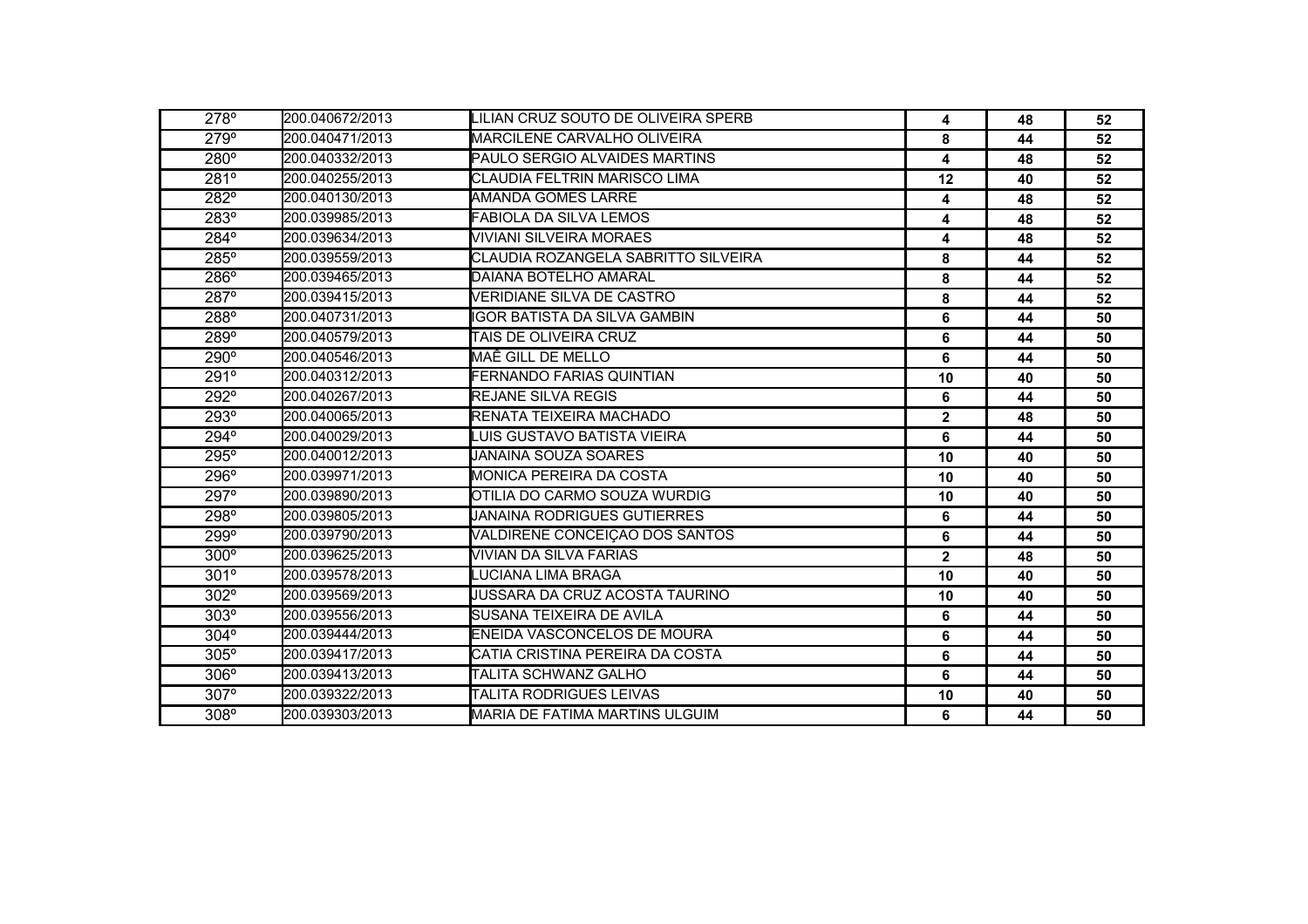| CLASSIFICAÇÃO   | <b>REQUERIMENTO</b>    | <b>NOME</b>                         | Leg     | <b>CE</b> | <b>Total</b> |
|-----------------|------------------------|-------------------------------------|---------|-----------|--------------|
| $1^{\circ}$     | <b>200.040115/2013</b> | IANGELICA TRINDADE FAGUNDES         | $12 \,$ | 64        | 76           |
| $2^{\circ}$     | 200.039999/2013        | <b>I</b> MONIQUE BORBA RIOS         | 10      | 64        | 74           |
| 3 <sup>o</sup>  | 200.039657/2013        | ICIBELE VELLEDA DOS SANTOS          | 14      | 60        | 74           |
| $4^{\circ}$     | 200.039940/2013        | JOANA MARIA DA SILVA VIEIRA         | 14      | 56        | 70           |
| $5^{\circ}$     | 200.039492/2013        | <b>I</b> ELISANGELA LOPES DOMINGUES | 14      | 56        | 70           |
| $6^{\circ}$     | 200.040114/2013        | JOYCE MERY RUBIRA                   | 16      | 52        | 68           |
| $7^\circ$       | 200.039840/2013        | BIANCA DUARTE GULARTE               | 14      | 52        | 66           |
| $8^{\circ}$     | 200.039460/2013        | <b>XENIA MARTINS MONFRIM</b>        | 6       | 60        | 66           |
| g°              | 200.040142/2013        | <b>I</b> MARGARETE TEIXEIRA ATHAIDE | 8       | 56        | 64           |
| 10 <sup>o</sup> | 200.039801/2013        | IMERI ANE OLIVEIRA DAMASCENO        | 16      | 48        | 64           |
| 11 <sup>°</sup> | 200.039377/2013        | IMOEMA OLIVEIRA DA CUNHA            | 12      | 52        | 64           |
| $12^{\circ}$    | 200.040468/2013        | TAMIRES MACHADO RIBEIRO             | 12      | 48        | 60           |
| 13 <sup>°</sup> | 200.039689/2013        | IARIELA CASSAL DA SILVA             | 4       | 56        | 60           |
| $14^{\circ}$    | 200.039398/2013        | FATIMA ROSANGELA RODRIGUES SOARES   | 8       | 52        | 60           |
| $15^{\circ}$    | 200.040247/2013        | IANI LAIS VIEGAS COSTA              | 10      | 48        | 58           |
| $16^{\circ}$    | 200.040026/2013        | DAIANE MORALES RODRIGUES            | 10      | 48        | 58           |
| 17°             | 200.040052/2013        | <b>IIVENETE PRESTES</b>             | 8       | 48        | 56           |
| 18°             | 200.040708/2013        | IMAICON LUIZ FERREIRA ESCALANTE     | 4       | 48        | 52           |
| 19°             | 200.040579/2013        | ITAIS DE OLIVEIRA CRUZ              | 6       | 44        | 50           |
| $20^{\circ}$    | 200.040267/2013        | <b>REJANE SILVA REGIS</b>           | 6       | 44        | 50           |
| $21^{\circ}$    | 200.039805/2013        | JANAINA RODRIGUES GUTIERRES.        | 6       | 44        | 50           |
| $22^{\circ}$    | 200.039790/2013        | VALDIRENE CONCEICAO DOS SANTOS      | 6       | 44        | 50           |

**EDITAL 074/2013 - ENFERMEIRO AFRODESCENDENTE - FINAL POS RECURSO**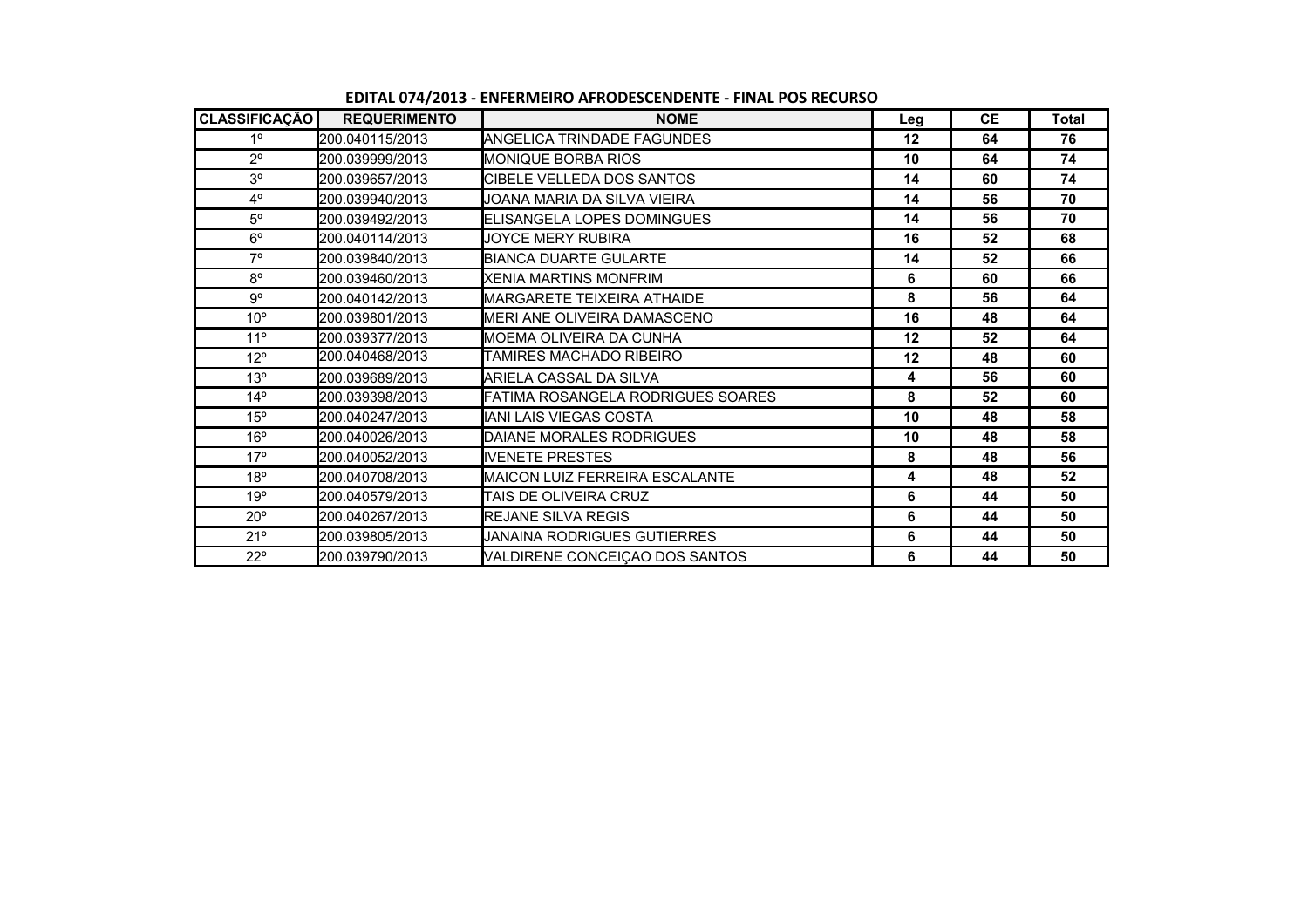| <b>CLASSIFICAÇÃO</b> | <b>REQUERIMENTO</b> | <b>NOME</b>                      | ∟eg | CЕ | Total |
|----------------------|---------------------|----------------------------------|-----|----|-------|
| 40                   | 1200.039320/2013    | <b>ICAROLINE SANTANA ULLRICH</b> |     | 68 | 76    |
| റാ                   | 200.039292/2013     | <b>IVALDINEIA WREGE</b>          |     | 44 | 56    |
| ာ၀                   | 200.040703/2013     | ITIAGO DA PAZ MOTTA              |     | 44 | 50    |

**EDITAL 074/2013 - ENFERMEIRO PNE - FINAL POS RECURSO**